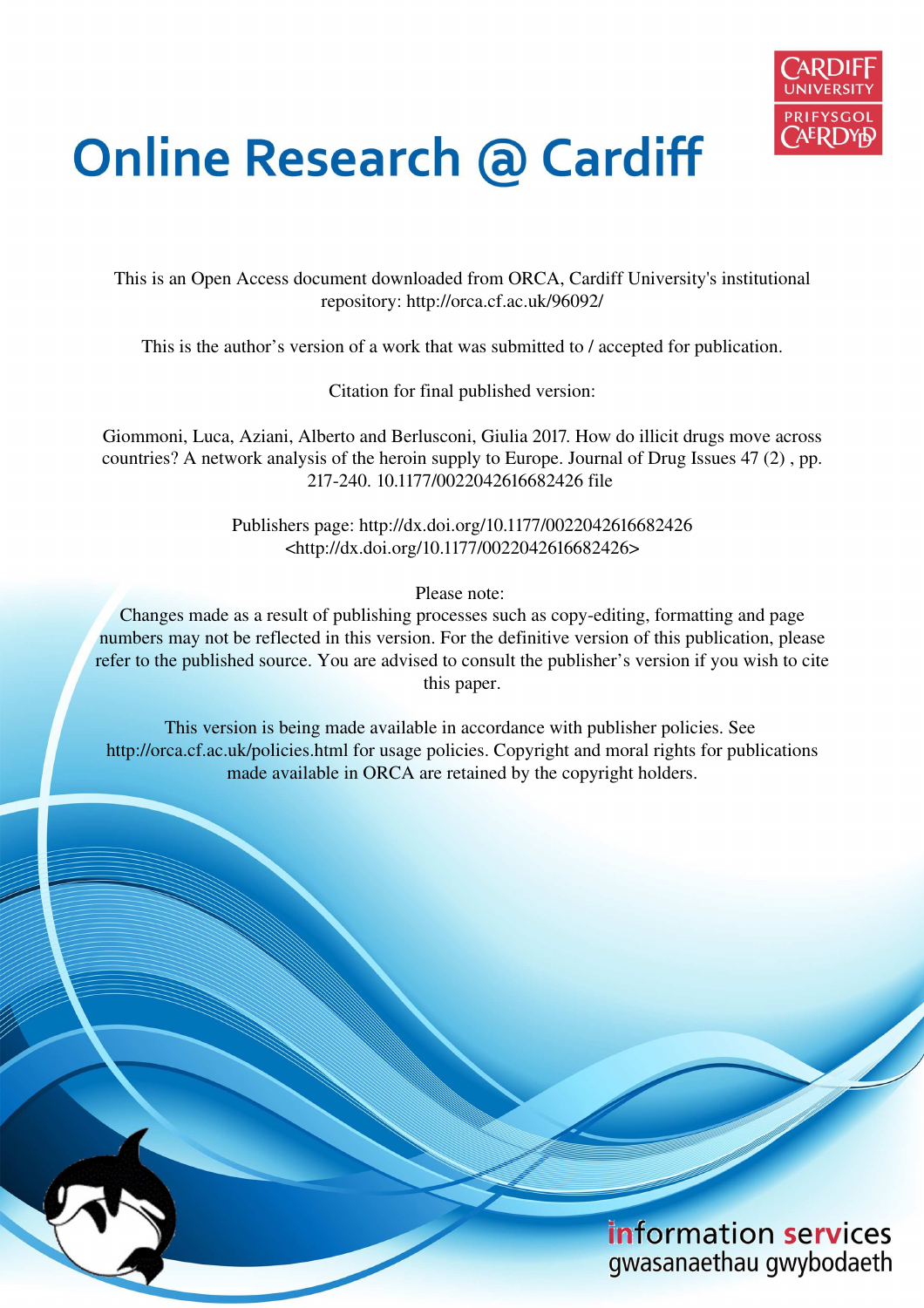# **How Do Illicit Drugs Move across Countries? A Network Analysis of the Heroin Supply to Europe**

Luca Giommoni<sup>1</sup>, Alberto Aziani<sup>2</sup> and Giulia Berlusconi<sup>3</sup>

*<sup>1</sup>Cardiff University, School of Social Sciences* 

*2 Università Cattolica del Sacro Cuore and Transcrime* 

*3 National University of Ireland, Maynooth* 

# **Corresponding author:**

Luca Giommoni School of Social Sciences, Cardiff University, UK Glamorgan Building King Edward VII Avenue, Cardiff CF10 3WT, Wales, UK Tel: 02920874436 Email: [giommonil@cardiff.ac.uk](mailto:giommonil@cardiff.ac.uk)

# **Biographical notes on contributors:**

*Luca Giommoni* is a Lecturer in criminology at School of Social Sciences (Cardiff University). His research interests include drug policy analysis, cross-country comparability of data on illegal drugs and online drug markets.

*Alberto Aziani* is a Ph.D. candidate in Criminology at the Università Cattolica in Milan and a researcher at Transcrime. He received a Master's degree in Economics and Social Sciences at Università commerciale Luigi Bocconi in Milan.

*Giulia Berlusconi* is a Postdoctoral Researcher at the National University of Ireland, Maynooth. Her research interests include organised and serious crime, illicit networks, and the application of social network analysis in criminology.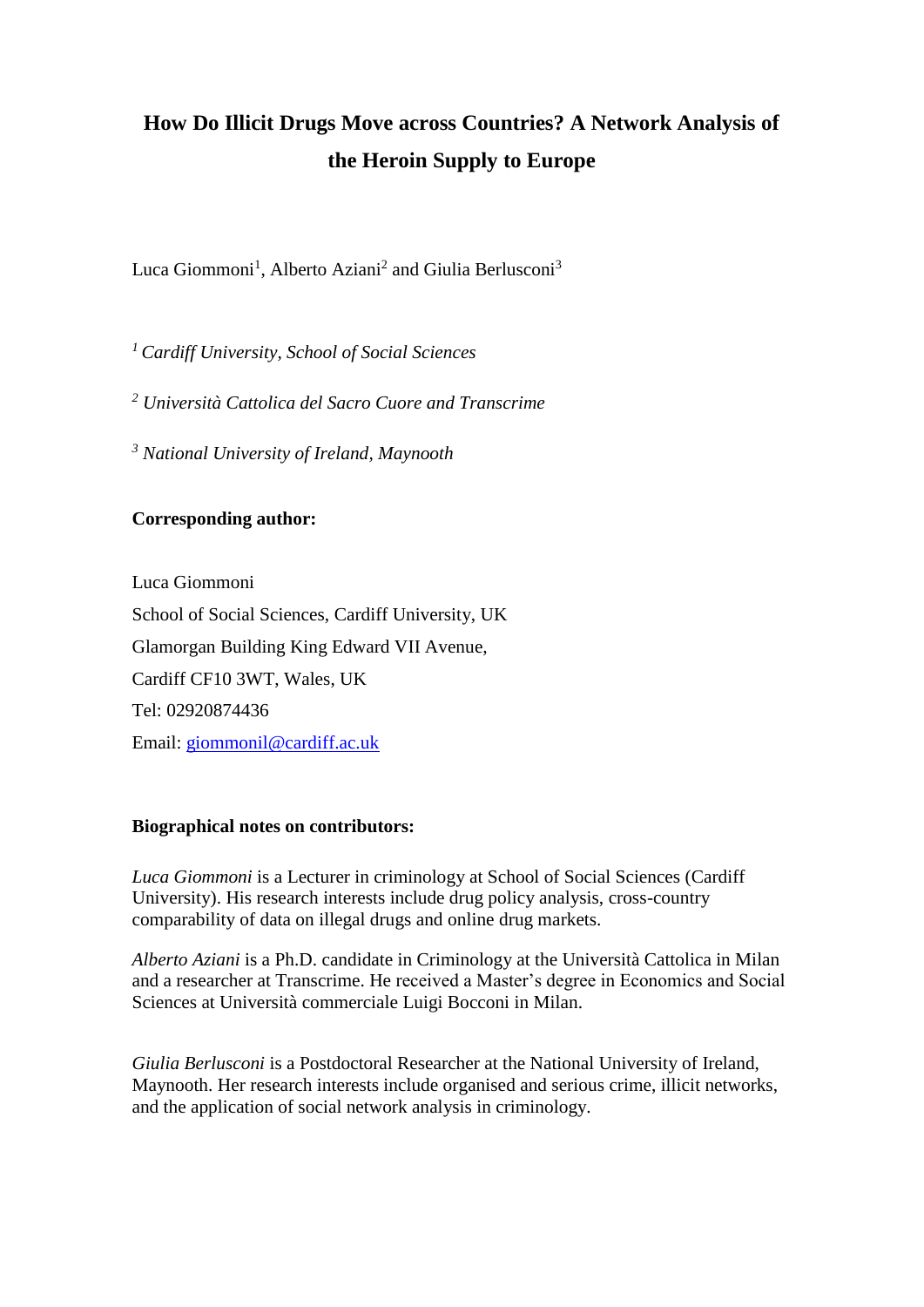# **How Do Illicit Drugs Move across Countries? A Network Analysis of the Heroin Supply to Europe**

Illicit drugs are trafficked across manifold borders before ultimately reaching consumers. Consequently, interdiction of cross-border drug trafficking forms a critical component of the European Union's initiative to reduce drug supplies. However, there is contradictory evidence about its effectiveness, which is due, in part, to a paucity of information about how drugs flow across borders. This study uses a network approach to analyse international drug trafficking both to and within Europe, drawing on several perspectives to delineate the factors that affect how drug shipments move across borders. The analysis explicates how drug trafficking is concentrated along specific routes; moreover, we demonstrate that its structure is not random, but, rather, driven by specific factors. In particular, corruption, social and geographical proximity are key factors explaining the configuration of heroin supply to European countries. This study also provides essential insights into the disruption of traffickers' illicit activities.

# **Introduction**

Illicit drugs, especially heroin and cocaine, travel across multiple borders before reaching consumer markets (Caulkins, 2015). Although, in principle, drug traffickers have a plethora of suitable routes through which to move illicit drugs, in actuality drug trafficking is concentrated along specific routes, as countries generally have a limited number of trading partners (Boivin, 2013, 2014a; EMCDDA & EUROPOL, 2013; UNODC, 2015d). In this critical respect, the international trade network of illicit drugs is indeed less dense than that which pertains to legal commodities (Boivin, 2013, 2014a).

The concentration of drug trafficking along a few specific routes follows well established trends of other forms of criminal behavior. Indeed, an extensive corpus of criminological literature now demonstrates how crime is not uniformly distributed and some areas have higher crime rates than others (Curman, Andresen, & Brantingham, 2014; Sherman, Gartin, & Buerger, 1989; Weisburd & Amram, 2014; Weisburd, Groff, & Yang, 2012). These findings form the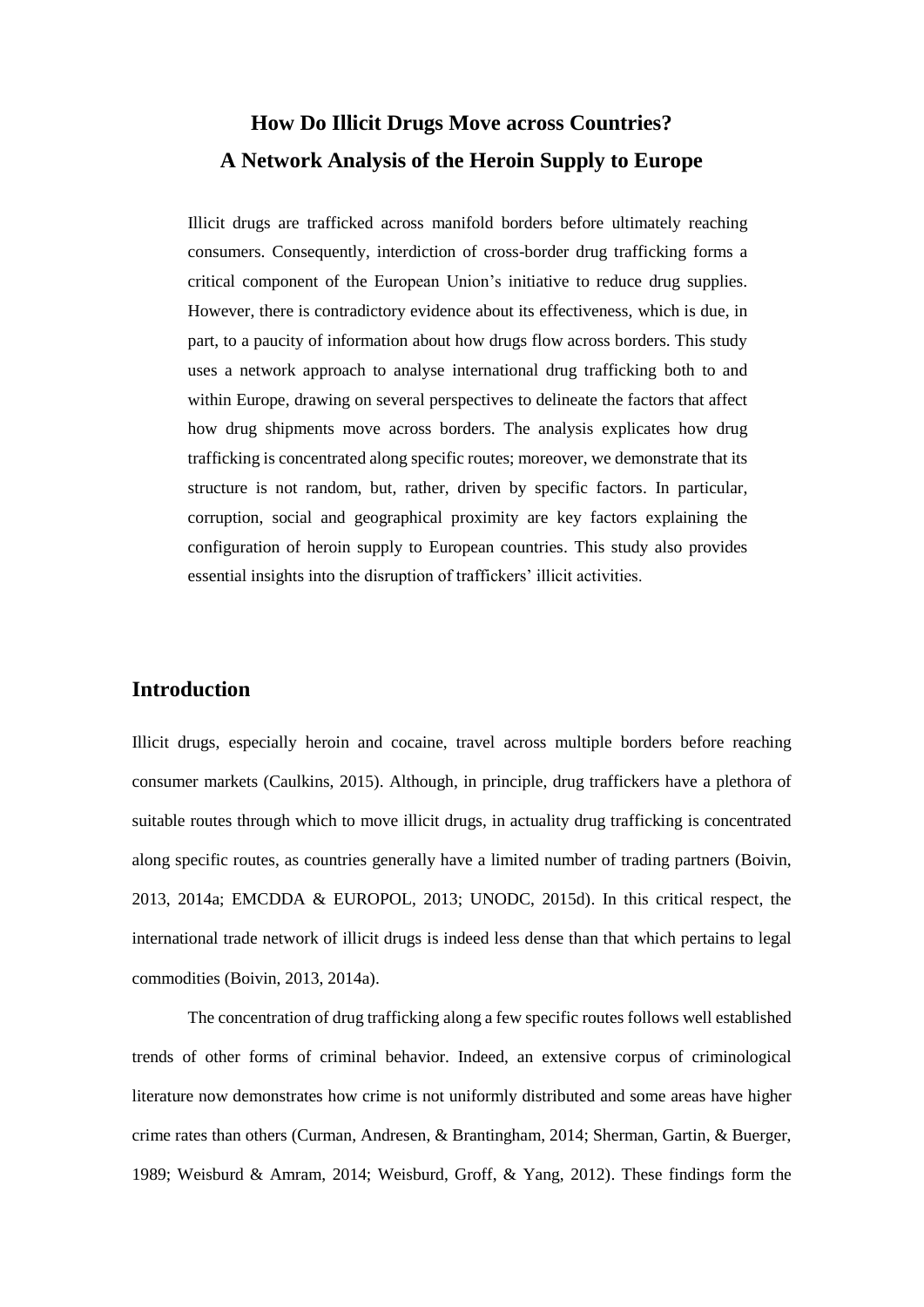cornerstone of the so-called hot-spot policing approach (Weisburd, 2015). The underlying logic of this approach is that law enforcement resources should be concentrated within the areas where crime most commonly occurs (Sherman et al., 1998). Several studies went one step further and identified the characteristics of these 'hot' areas (Eck, Clarke, & Guerette, 2007; Smith, Frazee, & Davison, 2000; Weisburd et al., 2012; Wikström, 2012), establishing how socioeconomic (e.g., low income, ethnic heterogeneity, residential instability) and physical features (e.g., land use and presence of risky facilities) of places can help us account for crime concentration. Such research was invaluable in terms of providing an evidence-base from which to both efficiently manage police resources, and to design social interventions aimed at tackling the root causes of crime (Weisburd, Groff, & Yang, 2013).

The disruption of illicit drug trafficking, both within the European Union (EU) and along its external borders, constitutes a key priority of the EU Drugs Strategy (2013-2020) (Council of the European Union, 2012). Yet, evidence pertaining to the effectiveness of current interdiction programmes is contradictory at best (Collins, 2014). For example, traffickers adapt to interdiction programmes by either changing their modes of transportation and hiding techniques, or shifting to alternative routes (Friesendorf, 2005; Manski, Pepper, & Thomas, 1999; Reuter, 2014; Seccombe, 1995; Windle & Farrell, 2012). The latter form of adaptation is often referred to as the 'balloon effect', and suggests that stronger law enforcement actions in one location will result in the displacement of drug trafficking activities to another location (Friesendorf, 2005; Hawdon & Kleiman, 2011; Reuter, 2014). The balloon analogy derives from the similarity between this dynamic and that of incompressible fluids that move toward areas of lower resistance when under pressure (Mora, 1996). Consequently, eradications, seizures, and other drug control interventions taking place in one country may damage others if coordination schemes are scant (Chouvy, 2012; Mora, 1996; Reuter, 2014). The emergence of a supply route of cocaine to Europe via Africa following the instantiation of increased level of controls between the Netherlands and the Netherlands Antilles, is a recent example which testifies to the notorious balloon effect and the limits of interdiction programmes (Reuter, 2014; UNODC, 2007, 2013).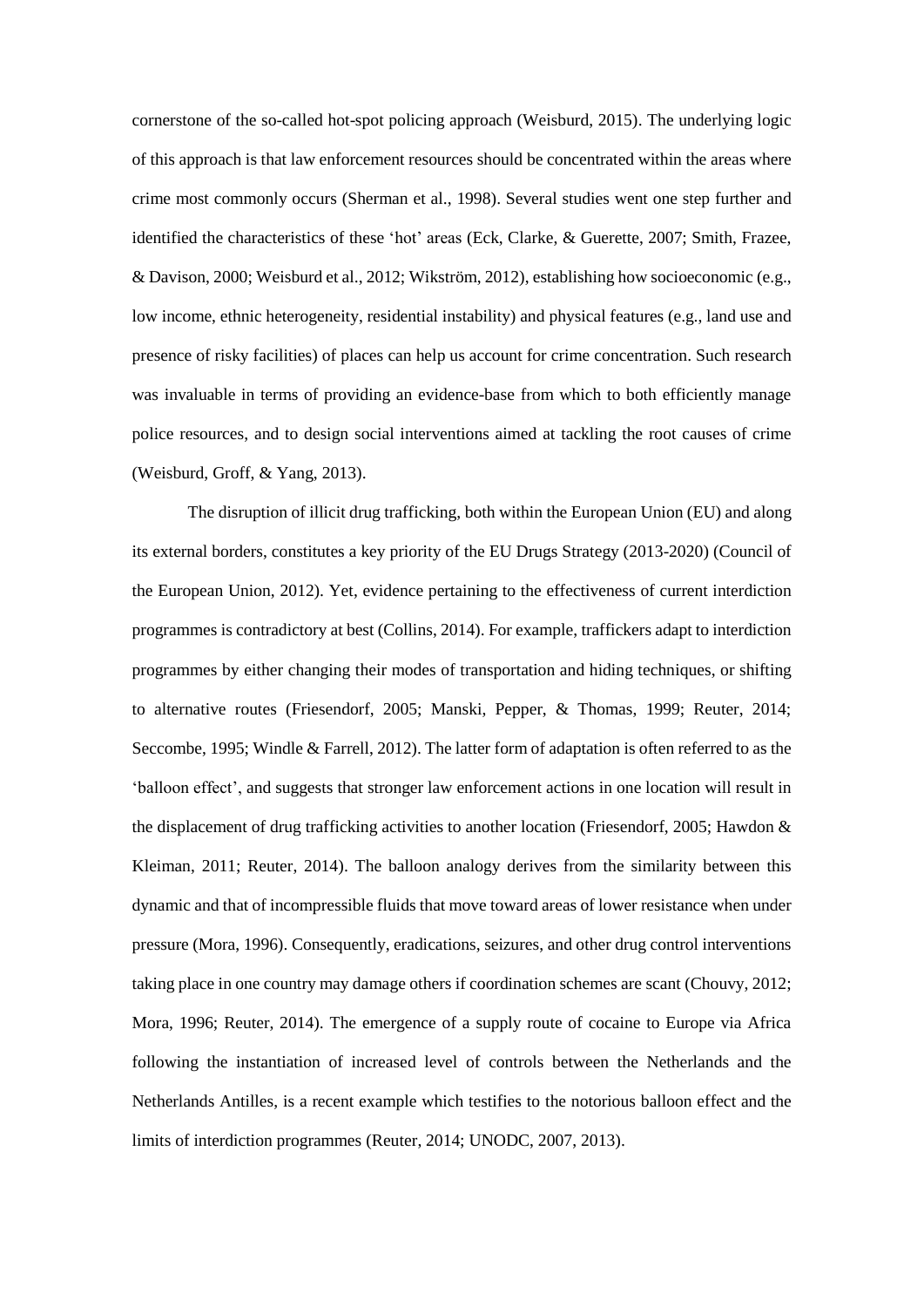The concentration of drug trafficking along specific routes also suggests that traffickers are driven by specific motives (Boivin, 2014a; Reuter, 2014; UNODC, 2015c). The understanding of how and why crime focuses within particular areas proved to be integral to the introduction of new criminal justice and social interventions aimed at reducing crime. Similarly, one would think that gaining insights into the concentration of drug trafficking along specific routes could also aid efforts to identify the most effective counter-policies, evaluate the consequences of interdiction programmes, and anticipate the possible displacement of traffickers' illicit activities because of such programmes. However, there has hitherto been a dearth of empirical research investigating which factors shape the geographic configuration of international drug trafficking and why it concentrates along a specific and limited range of paths (Trumbore & Woo, 2014).

The present contribution investigates the determinants of the geopolitical configuration of heroin supply to European countries. It draws from several disciplines (i.e., criminology, macroeconomics, and geography) to explain what factors determine how drug shipments move across countries. The reason for our focus on the trafficking of heroin to Europe is twofold. First, heroin consumption still accounts for a large share of drug-related health and social costs in Europe (EMCDDA, 2015). For example, forty experts from across the EU recently judged heroin to be the most harmful illicit psychoactive substance in Europe, as well as the second most harmful overall with respect to sixteen harm criteria (van Amsterdam, Nutt, Phillips, & van den Brink, 2015). The purity of the heroin available in certain European markets, and therefore its potential harm, is increasing alongside the number of overdose deaths (EMCDDA, 2015). Second, Europe has a large availability of country-level data. As concluded in the first European Conference on Drug Supply Indicators "[…] a considerable amount of data on drug supply is already being collected in a systematic way across the EU, and the way forward is to build on what already exists […]" (EMCDDA, 2010, p. 7). Despite this article's focus, the methodological approach can be replicated and adapted to other geographic areas, illicit substances (e.g., cocaine, cannabis), and illicit markets (e.g., trafficking in human beings).

The article is structured as follows. The second section reviews literature on the manifold factors that shape international drug trafficking, in addition to outlining the theoretical framework.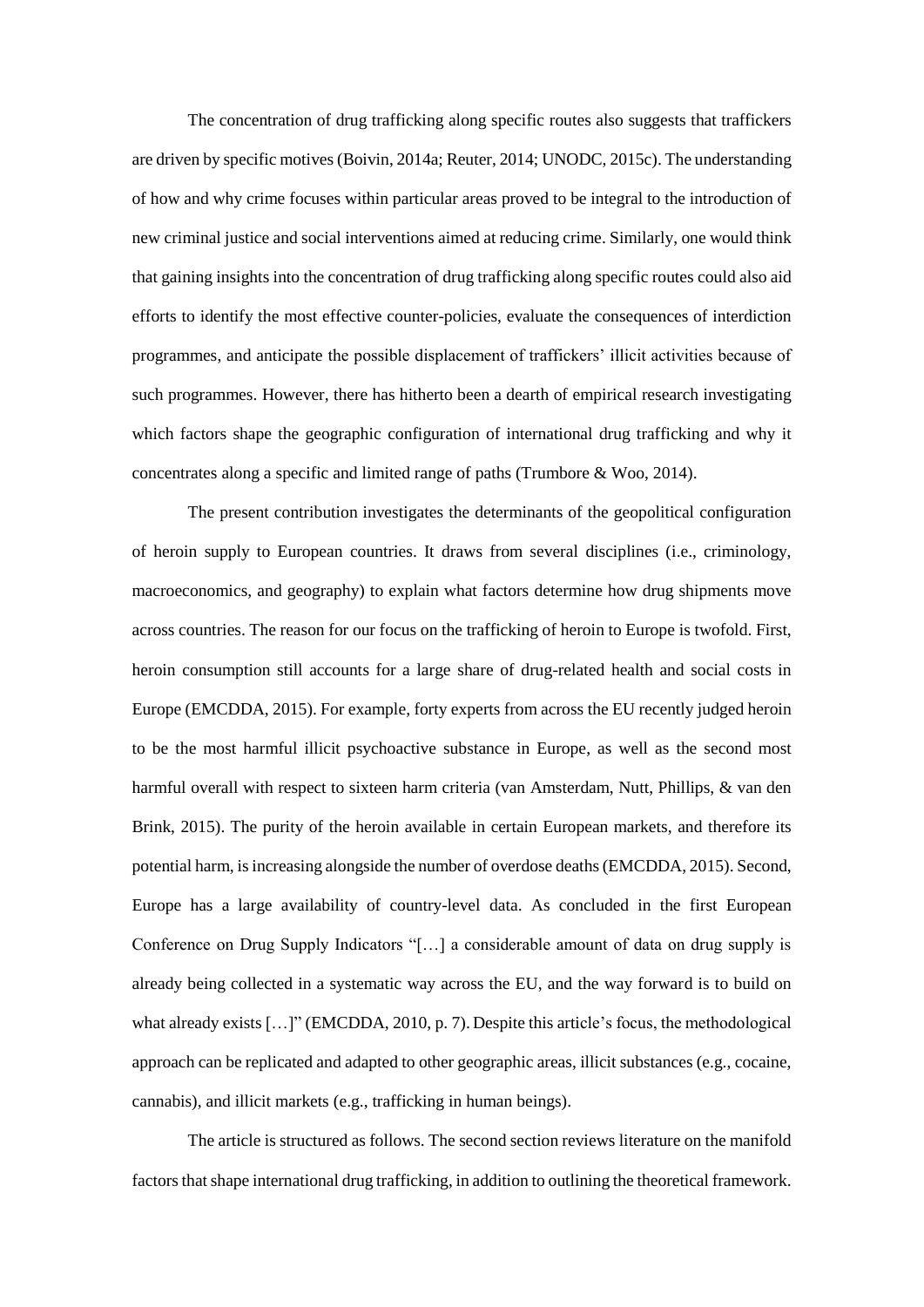The third section introduces the empirical methodology, before proceeding to discuss the data, the analytical strategy mobilised in the article, and its limitations. The fourth section presents and discusses the results. The article concludes by delineating the emergent research and policy implications.

# **Theoretical perspective on international drug trafficking**

Current knowledge of the various factors underpinning the geopolitical configuration of transnational drug trafficking routes is limited, both theoretically and empirically – in fact, it is practically absent in the latter instance (von Lampe, 2012). While a range of authors, such as Caulkins, Crawford, and Reuter (1993), Akyeampong (2005), Decker and Townsend-Chapman (2008), Paoli and Reuter (2008), and Kleemans (2013) provide some valuable insights, there is neither a systematic knowledge-base or established framework from which to explicate the geographical configuration of transnational drug trafficking routes. The contribution by Reuter (2014), centres on three models, and marks the sole attempt to systematically organize knowledge about how smugglers choose drug routes.

The first model is founded upon the idea that the costs imposed by law enforcement authorities, such as loss of shipments, confiscation of assets and, more importantly, incarceration, are the principal costs for drug traffickers (Caulkins & Reuter, 1998; Kuziemko & Levitt, 2004; Reuter & Kleiman, 1986). Resultantly, the more national law enforcement agencies increase these costs, the less attractive a country will be (Reuter, 2014).

The second model identifies geographical proximity to the main producer or consumer countries as an important risk factor for becoming a transhipment country, as travelling long distances increases transportation costs as well as the risk of interception and arrest (Reuter, 2014). As Reuter (2014) points out, both the proximity of Mexico to the United States and the Balkan countries to Western Europe is a crucial factor in their pivotal role in the trafficking of cocaine and heroin, respectively.

In the third model, Reuter (2014) argues that social ties among countries, such as migration patterns, may shape drug trafficking routes. With regards to the drug trade in Western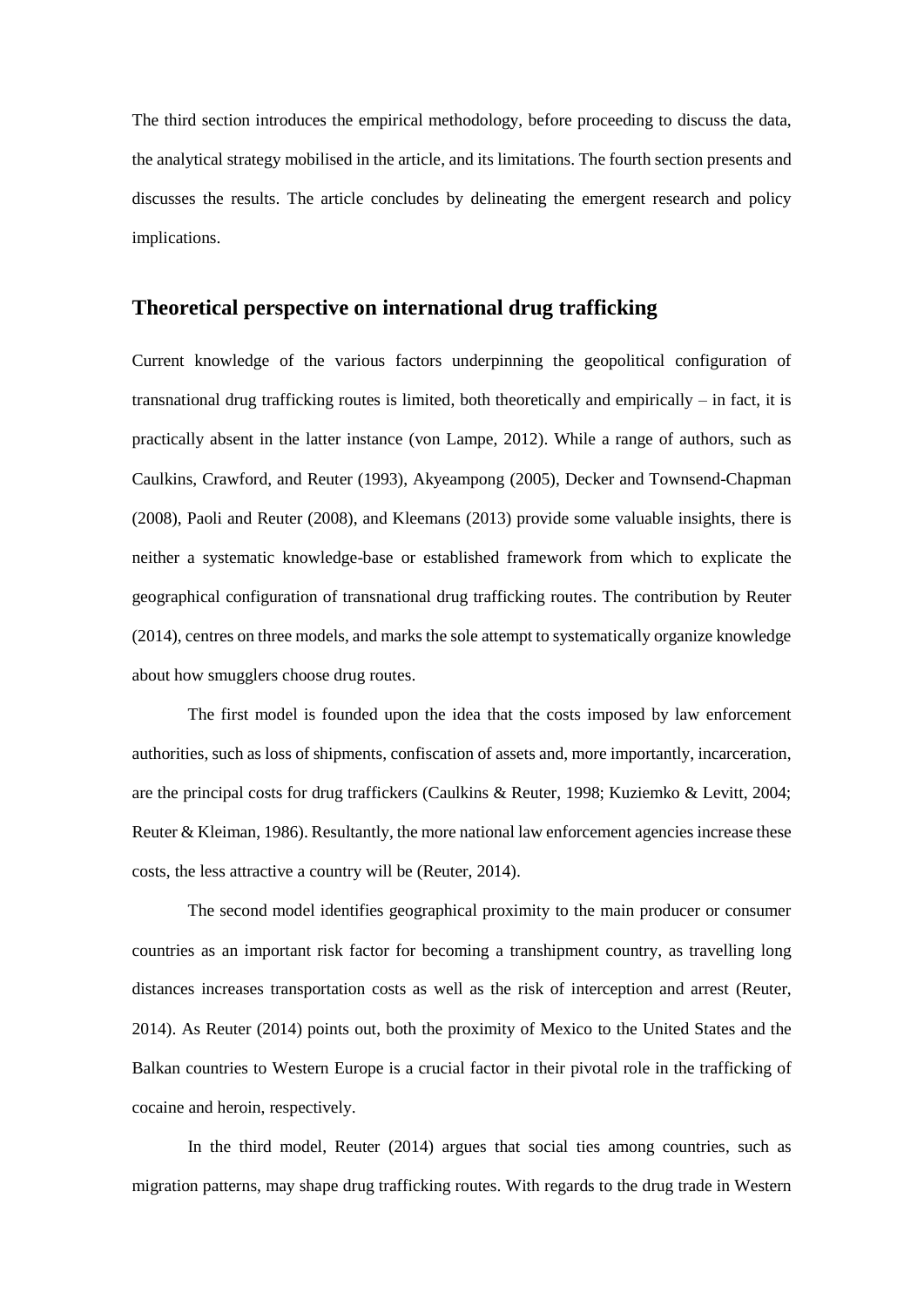Europe for example, Paoli and Reuter (2008) found that Turkish and Albanians dominate both the import and retail distribution of heroin, while Colombians have a leading role in the import of cocaine from South America. Along with the relative proximity to production or key trafficking countries, a large immigrant diaspora in several European countries is a common trait of these ethnic groups. In a similar vein, Nigerian traffickers are now increasingly playing an important role in the trafficking of cocaine. Despite Nigeria's distance from any significant producer or consumer country, the migration of three million Nigerians to Southeast Asia, the United States, Latin America, and Europe goes some way to helping us explain this emergent dynamic (Paoli & Reuter, 2008). Whilst easy access to suppliers and fertile ground for corruption may constitute a competitive advantage to be exploited in transnational drug trafficking activities, other authors stress the relevance of diasporas and social networks as crucial assets for transnational crimes in general (van Duyne, 1993; Kleemans & van De Bunt, 1999; Bruinsma & Bernasco, 2004; Soudijn & Kleemans, 2009) and drug trafficking specifically (Zaitch, 2002; Akyeampong, 2005).

This study, following the aforesaid framework elaborated by Reuter (2014), develops three hypotheses for the purposes of understanding the geopolitical configuration of the international supply of heroin to Europe. The first hypothesis relates to the claim that the routes offering high economic returns and low risks of interception are more likely to be used to traffic drugs. The "risks and prices" model developed by Reuter and Kleiman (1986) postulates that traffickers are rational actors who seek to maximize profits and reduce risks. According to this perspective, countries imposing lower costs, namely a lower risk of interception and higher profits for traffickers, should be more likely to import and/or export heroin. Similarly, corrupt officials reduce the risk of interception and thus facilitate drug trafficking, although bribing custom officers may represent initial costs for traffickers (Desroches, 2007; Greenfield & Paoli, 2012; Van Dijk, 2007; Trumbore & Woo, 2014). Boivin (2014b) found that price mark-ups tend to be lower in destination countries with high levels of corruption. This confirms that the monetary costs for bribing custom officials are lower than the non-monetary costs of a higher risk of arrest or seizure (Reuter & Kleiman, 1986).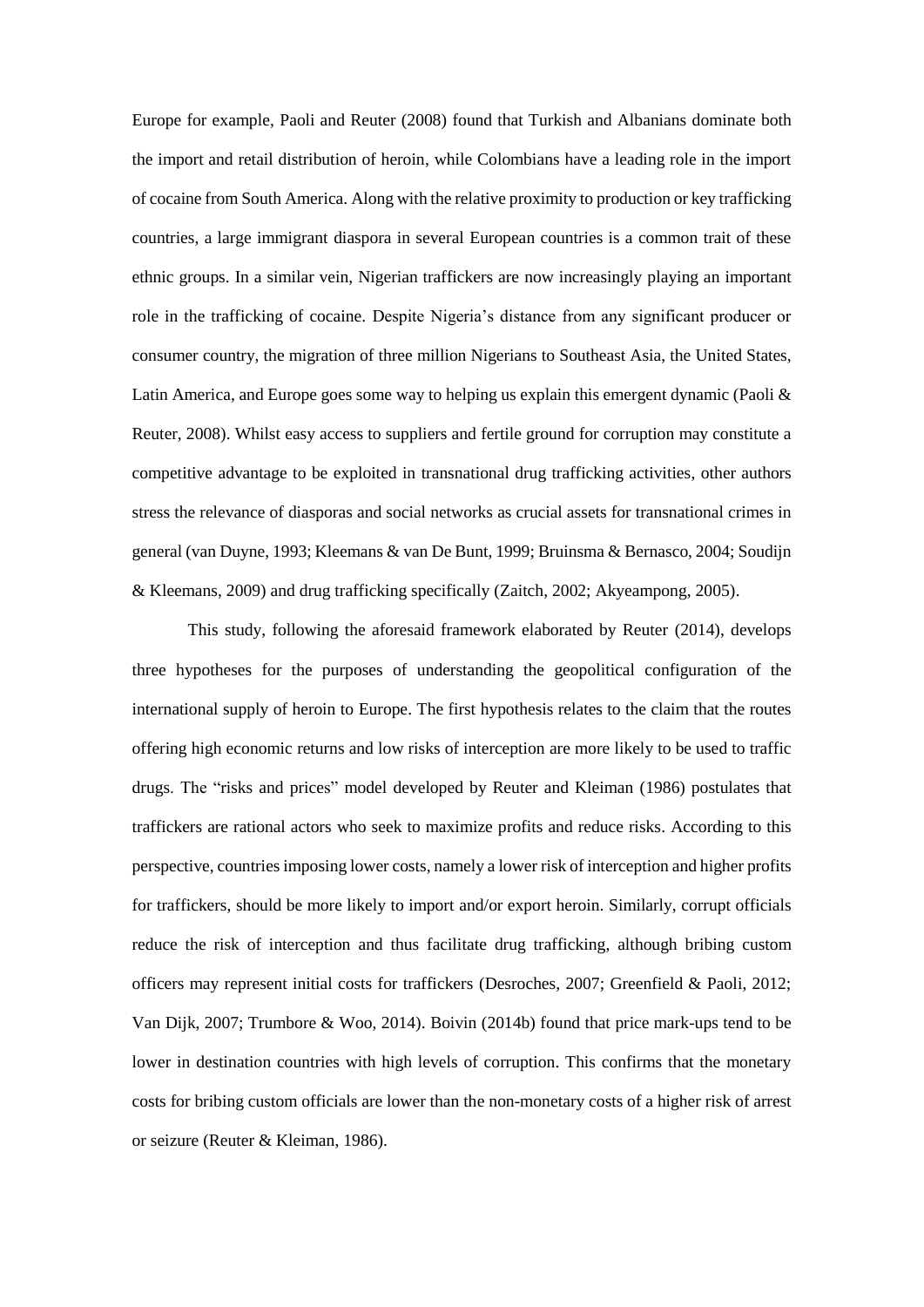The second hypothesis states that heroin flows are more likely to occur within countries that are geographically close to each other. As Reuter (2014) notes, geographic proximity can reduce the costs associated with drug trafficking. Indeed, several studies have documented the negative effect of geographic distance on legal trade. In a meta-analysis of 103 studies, Disdier and Head found that a 10% increase in distance lowers legal trade by about 9% (2008, p. 37). The effect of geographic distance on illegal trade is even larger. Caulkins and Bond (2012, p. 40) calculated that the price of marijuana in the United States increased by about USD 325 to USD 475 per pound per 1,000 miles of distance from Mexico. Since traffickers operate under the threat of law enforcement authorities, longer distances involve longer exposure to risk of interception and arrest.

The third hypothesis predicts that countries that are socially closer are more likely to be connected to each other than countries that are not. As Reuter argues (2014), besides geography, certain social factors, such as migration flow between two countries, may facilitate trafficking between them. Several studies in macroeconomics, for example, point out that social proximity between countries reduces the barriers for legal trade by providing opportunities for businesses and easier access to valuable information (Ghemawat, 2001; Prashantham, Dhanaraj, & Kumar, 2015; Rauch, 1999; Sgrignoli, Metulini, Schiavo, & Riccaboni, 2015). Therefore, it is reasonable to assume that the effect of social proximity would also apply to illegal trading, inasmuch as participants cannot rely on legal institutions to solve their disputes. That is to say, traffickers need to agree on quantity, purity, conditions of the shipment, and payment. They may also need to deal with unexpected and hostile situations (i.e., seizure of the shipment) where the two parties need to find a common solution (Lameli, Nitsch, Südekum, & Wolf, 2013). Speaking the same language, sharing the same socio-cultural background or coming from the same institutional setting increase trust in the partner and reduce transaction costs (Combes, Lafourcade, & Mayer, 2005; Kleemans & van De Bunt, 1999; Paoli & Reuter, 2008).

Language and cultural affinity facilitate cross-border transactions by providing traders with the opportunity to rely on non-economic, socio-cultural factors (e.g., reputation and trust of suppliers, ethnic ties) to find international partners and to reduce uncertainties in trading (Lee  $\&$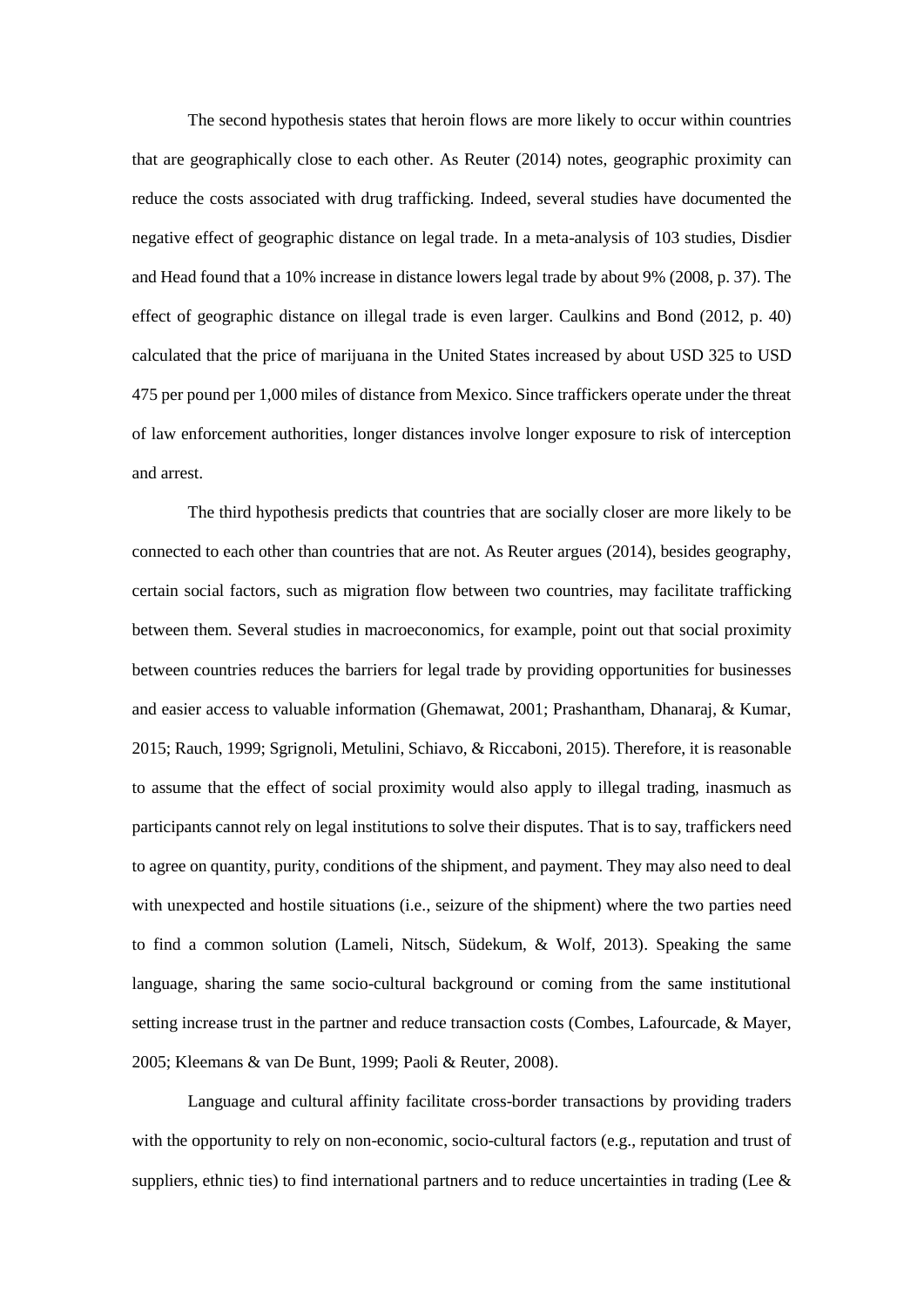Park, 2016; Sgrignoli et al., 2015). As observed in legal trading, pre-existing ties are a determinant factor during the search for a trading partner, and informal networks also play a key role in shaping international trade (Rauch, 1999). For example, informal networks may sanction violations of the trafficking agreements by blacklisting the deviant partner and excluding him/her from future deals (Rauch & Trindade, 2002). Especially in the context of illicit industries, preexisting ties rather than market-driven reasons (i.e., profits or dimension of the market) may lead to the decision to export to specific countries.

## **Data and methods**

# *The heroin trafficking network*

Following the work of Paoli, Greenfield, and Reuter (2009), this study conceives of international drug trafficking as a series of trading relations among countries. Although the authors do not use network analysis techniques, they employ a framework and terminology (e.g. "flow model") in line with this approach. This is also consistent with other researchers who have subsequently utilised a social network approach to study the international trafficking of illicit drugs (Boivin, 2013, 2014b, 2014a; Chandra & Joba, 2015).

Data on heroin trafficking network to and within Europe derives from seizure cases reported in the UNODC Individual Drug Seizure (IDS) database that contains information about the origin, transit, and destination of shipments seized (Boivin, 2011, 2013, 2014b; UNODC, 2015c). This information is used to identify the pairs of countries exporting and importing heroin with each other and, in turn, to establish the position of each country in the international heroin trafficking network. Table 1 reports an example of the IDS dataset structure.

#### TABLE 1 ABOUT HERE

The heroin trade network includes all European countries for which data are currently available (N=36) and all non-European countries (N=25) who import from or export to Europe, as according to seizure cases that occurred between 2007 and 2012 (UNODC, 2014a).<sup>1</sup> For instance, a seizure of heroin destined for Italy occurring on the border between Slovenia and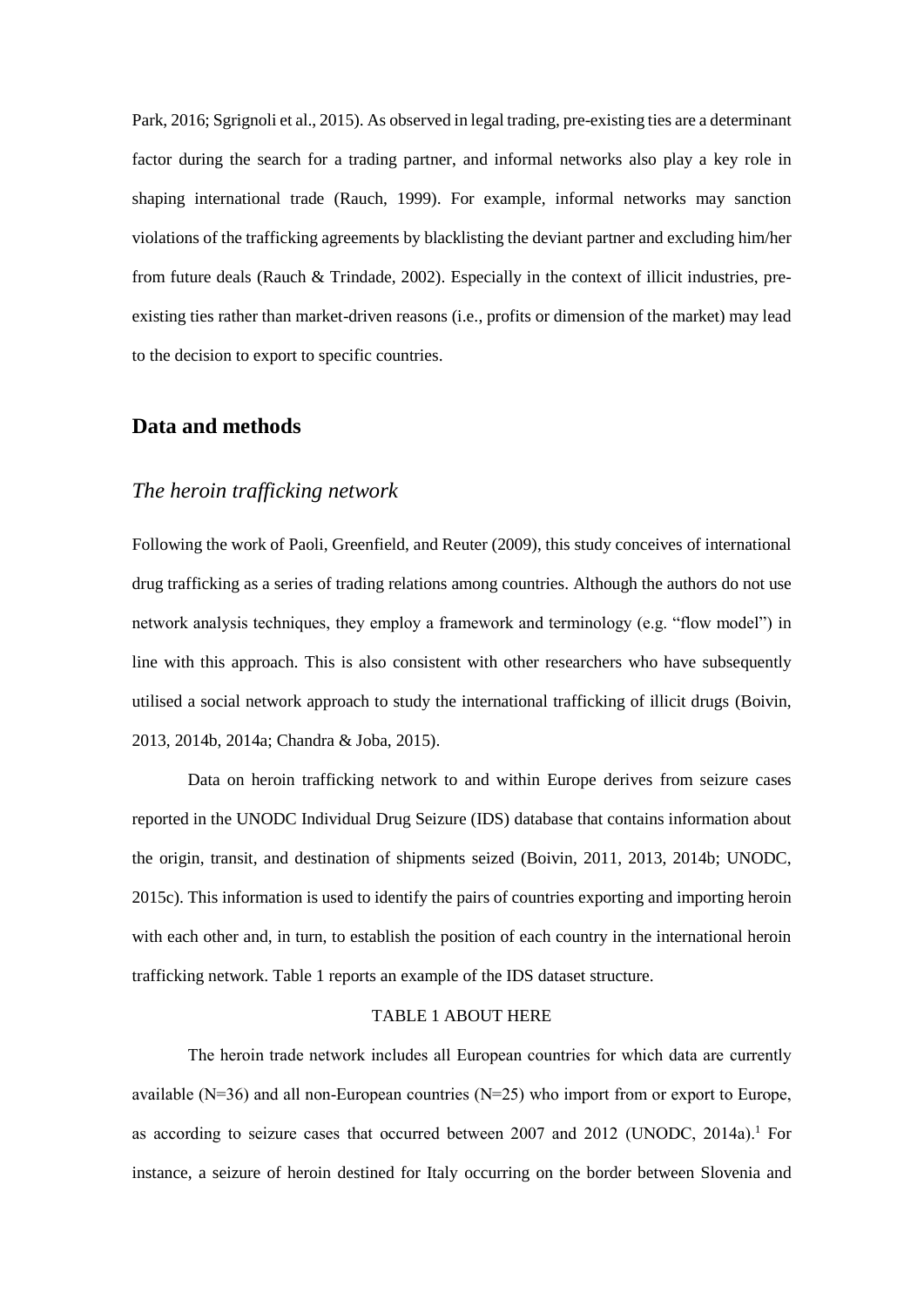Croatia provides evidence for two connections: firstly, between Italy and Slovenia; and, secondly, between Croatia and Slovenia (Boivin, 2013).

The IDS database provides 10,378 different dyads determining 325 pairs of countries. 2 In 138 of these 325 cases, the connection accounts for less than 1% of the seizures taking place as the goods were being imported into the country. These connections are likely to represent weak or sporadic links between countries and, consequently, are not included within our analysis here. The final network corresponds to 187 pairs of countries.

## *Independent variables*

This study uses both nodal and relational attributes data in order to understand what factors make up the European heroin trafficking network. Nodal attributes refer to specific features of importing countries, such as the level of corruption, whereas relational attributes provide information about the links between any two given countries (e.g., number of migrants from one country to another). Table 2 reports the independent variables used in the analysis along with the source, reference period and nature of the variable (i.e., nodal or relational attribute).

#### TABLE 2 ABOUT HERE

According to our first hypothesis, traffickers are more likely to ship drugs to countries where there are lower risks of interception or higher profits are likely to be procured. The study operationalizes the concept of risk in terms of law enforcement and corruption; profits are operationalized in terms of price mark-ups and market size. It is important to note that measuring the level of enforcement across countries presents several issues. Firstly, data on drug-related arrests are generated by national legal systems and thus differ dramatically across countries. Secondly, offences can be registered at different stages (e.g., when reported to law enforcement agencies, after investigation), notwithstanding that countries may use different thresholds to discern sales from personal use and employ different counting rules (Kilmer, Reuter, & Giommoni, 2015). Lastly, and most importantly, there is no available data on drug-related offences for several of the countries included within this analysis.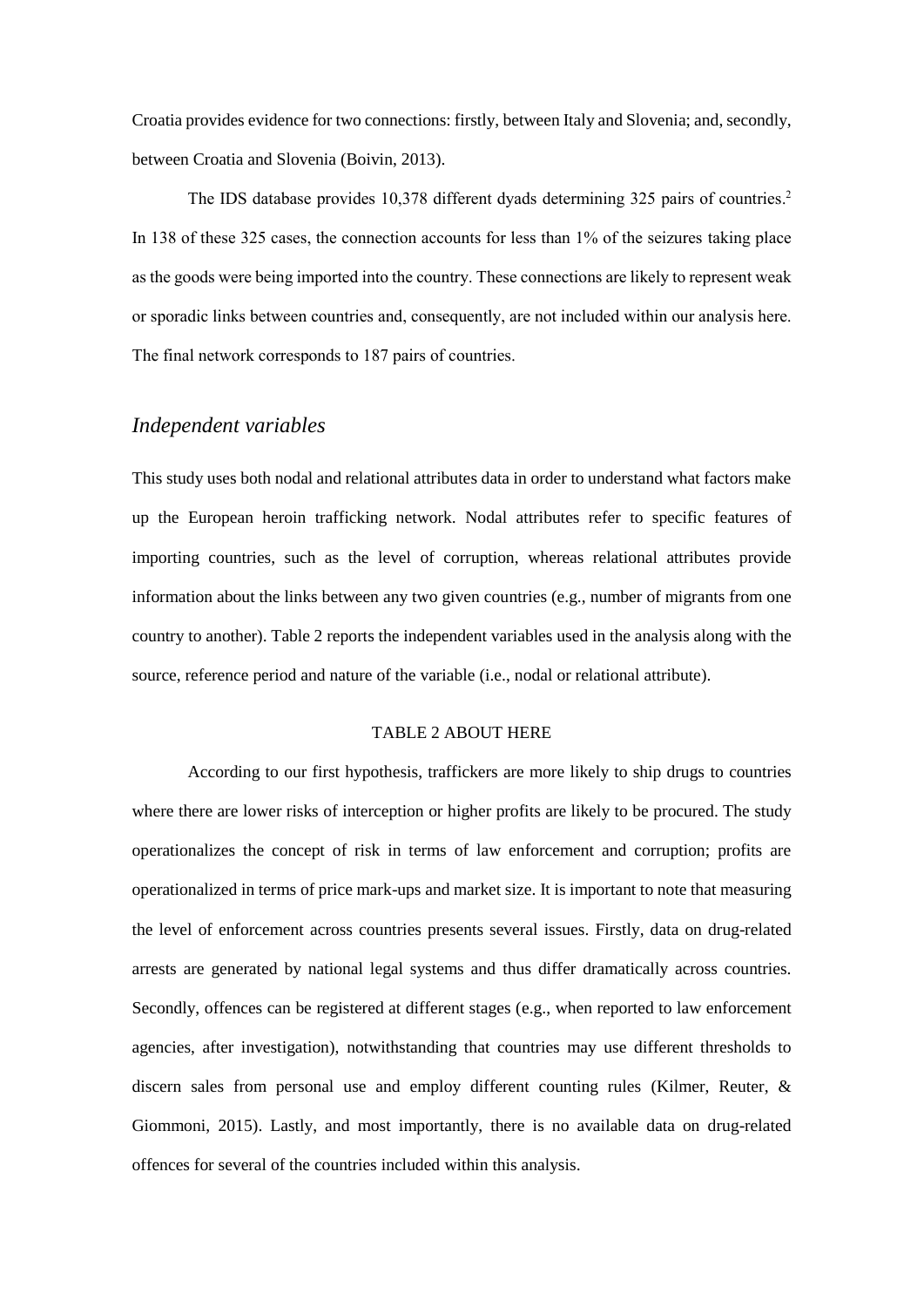Given the limitations of trying to use proxies for the level of enforcement across countries, a twofold approach is adopted here. The first uses the presence of police forces (rate per 100,000 population) and seizure rate (quantity of heroin seized per 100,000 population) in each country as nodal attributes with which to proxy law enforcement capacity, arrest traffickers and to intercept shipments (Boivin, 2014c; Keefer, Loayza, & Soares, 2008; Soares, 2004). The second approach substitutes the police rate for the law and order index from the International Country Risk Guide (The PRS Group, Inc., 2015). This index measures both the impartiality of the legal system and the ability of a country to effectively enforce the law. The index ranges from 1 (weak level of law and order) to 6 (high level of law and order). Hernandez and Rudolph (2015) used the law and order index as a proxy for the level of enforceability, and found that it is related negatively to human trafficking flows.

The hypothesis that corruption facilitates drug exchanges between countries is tested by introducing into the model the level of corruption as measured by the World Bank, i.e., perceptions of the extent to which public power is exercised for private gain, including both petty and grand forms of corruption.<sup>3</sup>

Profit maximisation is taken into account by including within the model the differences in wholesale prices between any two countries (measured in USD/kg) and the number of heroin users in importing countries.<sup>4</sup> Both variables serve as a proxy for the economic-driven behaviour of traffickers. Whereas the former looks at higher return per unit sold, the latter tests whether countries with a higher demand tend to import heroin from a higher number of trading partners.

The model also includes two matrices of spatial proximity for the purposes of testing how geographical distance influences illicit trafficking. The first matrix measures the distance between two countries, whilst taking into consideration the actual distribution of the population within the respective nations (Mayer & Zignago,  $2011$ ).<sup>5</sup> The second matrix controls for countries which share a common border, a condition that might provide traffickers with lower risk when attempting to move drugs across land rather than by air or sea, which are usually subject to higher controls (Reuter, 2014, p. 34).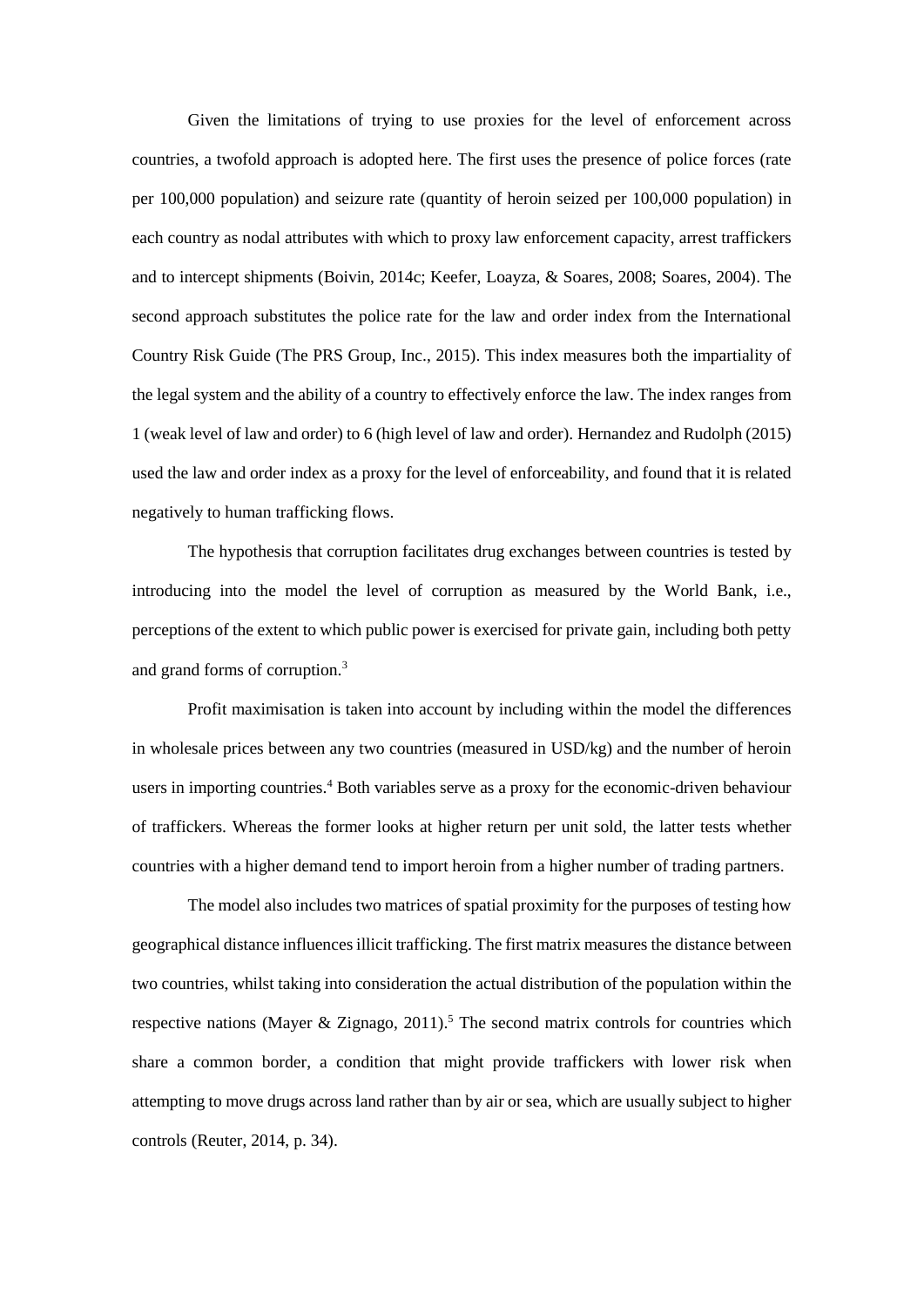Finally, three relational variables are used to test to what extent social proximity facilitates drug trafficking between any two given countries. Several studies in macroeconomics identify migration, common language and past colonial relationships as primary social factors affecting legal trade (Frankel & Rose, 2002; Ghemawat, 2001; Lameli et al., 2013; Lee & Park, 2016; Rauch, 1999; Sgrignoli et al., 2015). Their effect is tested by considering migration flows among the 61 countries included within the analysis, the presence of a language spoken by at least 9% of the population in any pair of countries, as well as historical colonial relationships among countries. Migration data from the United Nations Global Migration Database (UNGMD) reports the number ("stock") of international migrants, for each country, in relation to their country of origin. Data on common language and historical colonial relationships derive from the Centre d'Etudes Prospectives et d'Informations Internationales (CEPII).

## *Exponential random graph models*

Exponential Random Graph Models (ERGMs) are a class of statistical models for networks that allow for the prediction of the probability of tie formation based on a set of covariates (nodal and relational attribute data) and the properties of the network itself (Robins, Pattison, Kalish, & Lusher, 2007). These models formulate the probability of observing a set of connections as:

$$
P(Y = y|X) = \exp[(\theta^T g(y, X)]/k(\theta)
$$

where  $Y$  is the set of edges in a network,  $y$  is a particular given set of edges,  $X$  represents a matrix of attributes for the vertices in the network,  $g(y, X)$  a vector of network statistics,  $\theta$ corresponds to the vector of coefficients, and  $k(\theta)$  a normalising constant (Goodreau, Handcock, Hunter, Butts, & Morris, 2008). Both dyad independence models and dyad dependence models i.e., those controlling for higher order interdependencies between countries— are estimated (Robins et al., 2007).

Most statistical models assume that all observations are conditionally independent. Yet, "when modelling international trade the assumption of conditional independence is difficult to sustain even in the presence of directed country or dyad fixed effects" (Ward, Ahlquist, &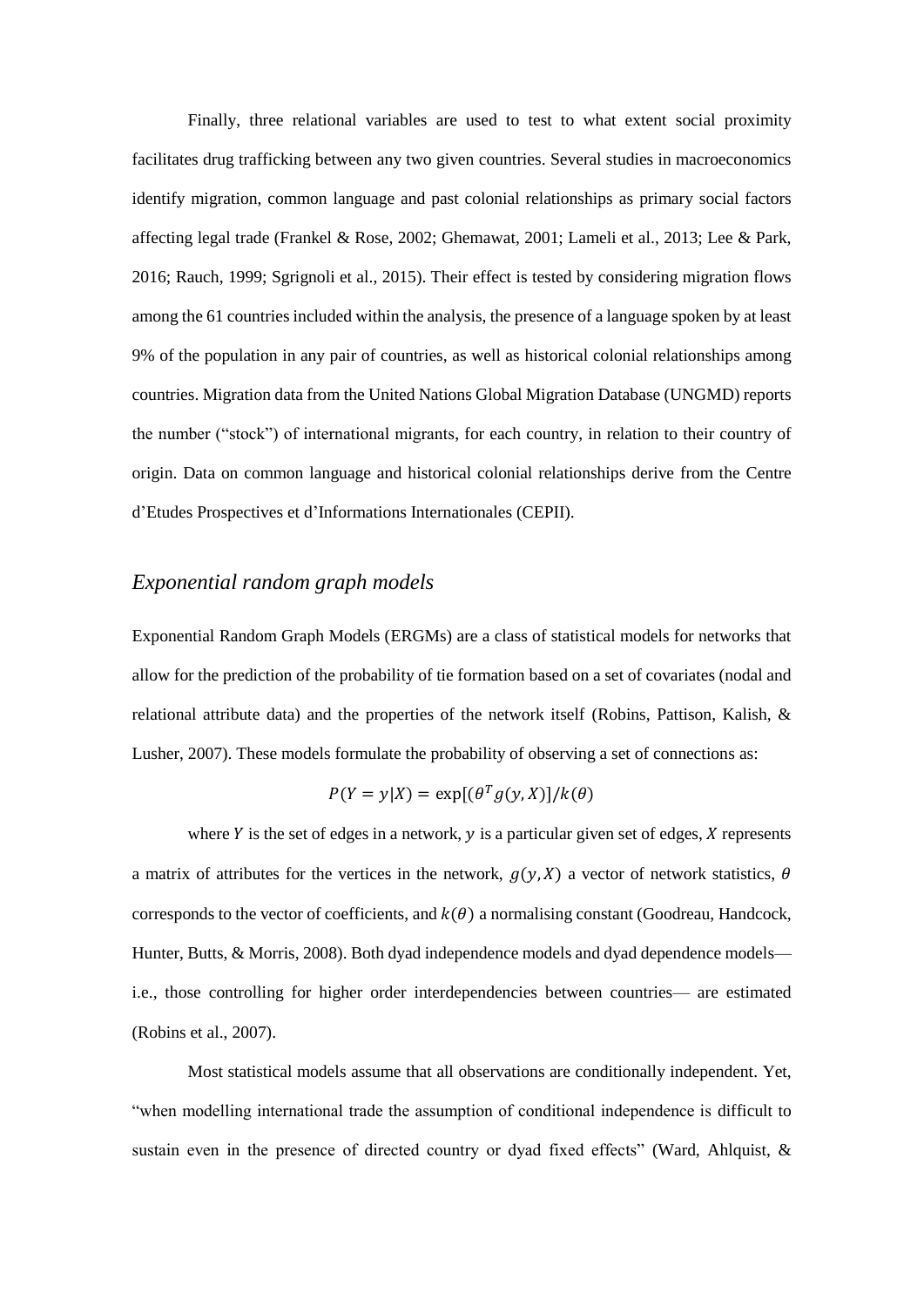Rozenas, 2013, p. 96). ERGMs enable researchers to take into account interdependencies among observations, including higher-order dependencies, i.e., reciprocity, transitivity, balance and clusterability (Wasserman & Faust, 1994). To cite an example, transitivity encapsulates the logic that the "friend of a friend is a friend". Henceforth, if country *i* trades with country *j*, and country *j* trades with country *k*, then the probability of a flow of goods between *i* and *k* is greater than that between *i* and a fourth country that has no prior or pre-existing trade relationship.

ERGMs take into account dependencies among observations by including parameters for endogenous structural effects, such as reciprocity, transitivity, and the distribution of incoming and outgoing ties in the trafficking network. A parameter for mutual dyads (MUTUALS) captures the probability of reciprocal ties between any two given countries. Two terms are added to account for transitivity in the network: geometrically weighted dyadwise shared partners (GWDSP) and geometrically weighted edgewise shared partners (GWESP). They represent two-paths and transitive triads, respectively. Geometrically weighted in-degree (GWIDEGREE) and out-degree (GWODEGREE) are included in order to capture the skewed distribution of ties among countries. These parameters aid us in our attempt to capture processes influenced by the characteristics of the network, and, in turn, limit the problem of model degeneracy (Hunter, 2007; Hunter & Handcock, 2006).

The study adopts an iterative development model to identify the combination of variables that best fit the data (Goodreau, Kitts, & Morris, 2009; Papachristos, Hureau, & Braga, 2013). The suitability of the models is assessed through comparing the Akaike Information Criterion (AIC), and by performing goodness-of-fit checks outlined in the work of Hunter, Goodreau and Handcock (2008). The analyses are performed using the Statnet suite of packages (Handcock et al., 2016; 2008) for R (R Core Team, 2016).

#### *Limits*

This study begins to construct the heroin trafficking network by utilising information from the UNODC IDS dataset. However, it is important to note that UN member states only submit information about relevant seizure cases on a voluntary basis (Boivin, 2014c). Consequently,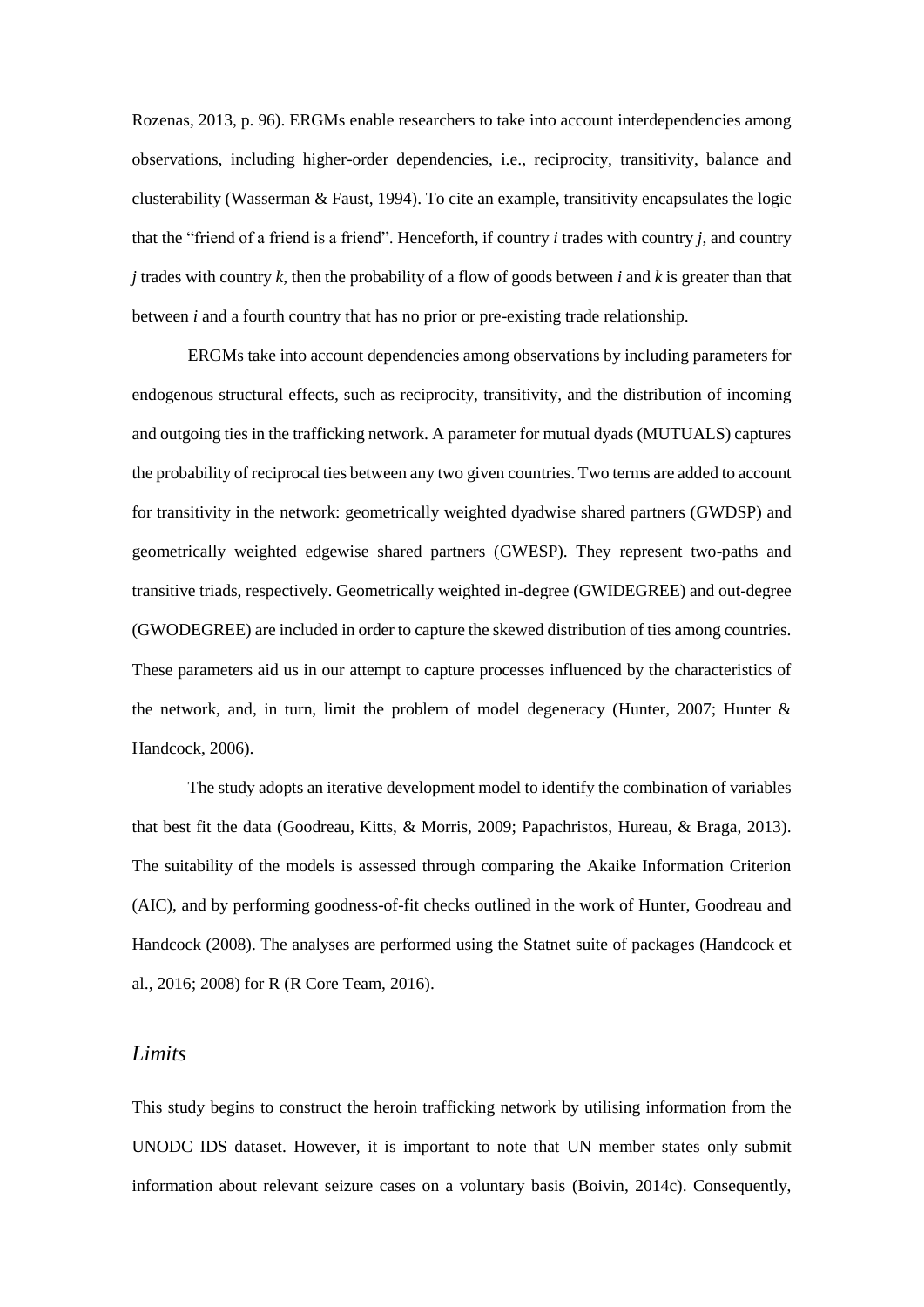some countries may not report information, resulting in a lack of particular connections in the network (Boivin, 2011). By using data spanning across several years (2007-2012) and by focusing specifically on European countries, which tend to provide more information than non-European ones, we hope to reduce the risk of omitting significant links. Having said this, the network can only ever be partial and incomplete, lacking in both minor connections and important ones. Most notably, the network neglects the pivotal role of Russia as a transhipment point to Central Europe, due to the paucity of information provided by Russia and its neighbouring countries (i.e., Belarus, Ukraine, and Estonia).

Other potential biases derive from misunderstandings during the compilation of the IDS by UN member states. Specifically, there is an observed tendency for officers to sometimes indicate the last country for which they can track the shipment, which, of course, can be different from the last country from which the heroin actually flowed (Boivin, 2011). That said, a careful check of the information of each seizure case may add to the meaningfulness of the analysis, but it does not guarantee the reliability of the original information.

The network under analysis also considers if two countries export/import heroin from each other, but it does not take into account the amount of drug which is traded, thus ignoring a critical element of the complexity of drug trafficking. However, this modelling of the network reduces the potential bias stemming from the non-uniformity of reporting on significant seizures. Indeed, including quantities may upwardly inflate the role of exporter for countries with a higher interception rate. The only way in which this bias would affect this analysis is if some countries tend to enforce more along certain borders than others.<sup>6</sup>

The operationalization of the independent variables also raises several concerns. Firstly, the rate of police officials may not serve as an appropriate proxy for the level of enforcement against the supply of drugs. That is to say, police officials are employed for manifold duties besides enforcing the supply of illicit drugs, not to mention that higher numbers of police officials does not necessarily equate to better policing performance. However, we wish to note that several other studies have used this variable to estimate the risk of interception given the lack of better proxies at a cross-national level (Boivin, 2014a; Keefer et al., 2008; Soares, 2004). Similarly,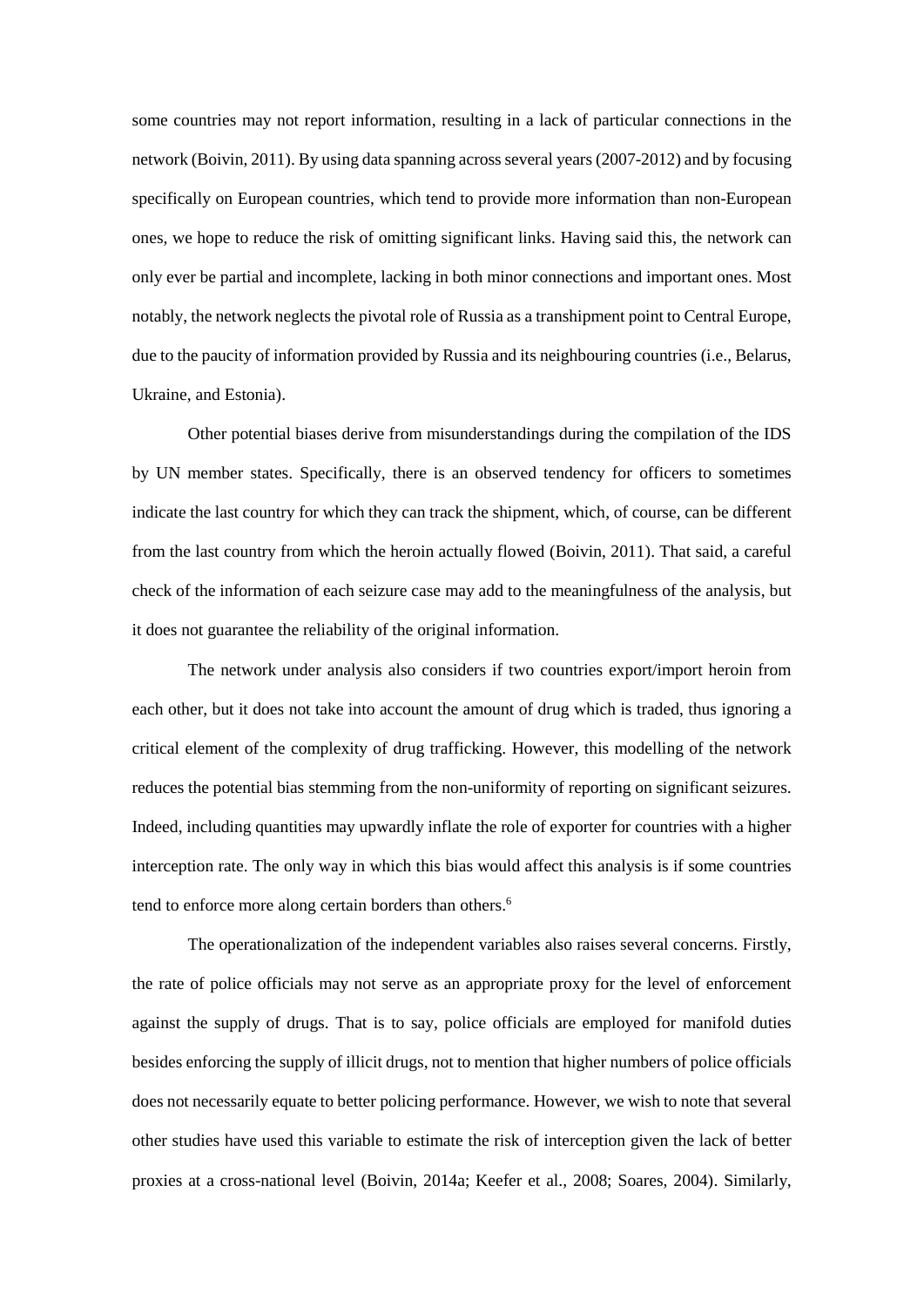seizure rate is not a straightforward indicator of the level of interdiction, as seizures are an outcome of several factors including quantity of drug supplied, interdiction and the care taken by traffickers (Kilmer et al., 2015; Kilmer & Hoorens, 2010; MacCoun & Reuter, 2001). Disentangling the effects of these complex factors is at this present moment simply not possible. The introduction of the law and order index, which aims to measure the capability of institutions to monitor illicit activities, represents one such concerted attempt to corroborate the results about the effect of law enforcement on international drug trafficking. However, as with the aforesaid variables, the law and order index does not specifically assess enforcement against the supply of illicit drugs, but, rather, the institution's overall performance.

The illegality of the heroin market makes it incredibly difficult to collect reliable data on the number of users and pricing (Reuter & Greenfield, 2001). Such data collection issues are exacerbated yet further when extended to cross-country analysis, as estimates may reflect both differences across countries as well as countries' idiosyncratic data collection methods. Such factors introduce cross-country comparability issues and, ultimately, affect the analysis (Kilmer et al., 2015). With respect to the number of heroin consumers, the adoption of the total number of estimated users reduces the bias introduced by different estimate methods of the drugs prevalence. Kilmer et al. (2015) and UNODC (2015c) provide detailed discussions about the limits and potential biases caused by the use of such data.

## **Results and discussion**

The trafficking network is composed of 61 nodes (countries) and 187 edges or links that correspond to 5% of all possible edges (a density equal to  $0.05$ ).<sup>7</sup> Table 3 reports some descriptive statistics of the heroin trafficking network from, to, and within Europe. As in previous studies (Boivin, 2013, 2014a), the heroin trafficking network shows a relatively low density, i.e. traffickers concentrate on traversing a limited range of specific routes. On average, each country imports heroin from three other countries (i.e., in-degree) and has trading relations with six other countries in the network.

TABLE 3 AND FIGURE 1 ABOUT HERE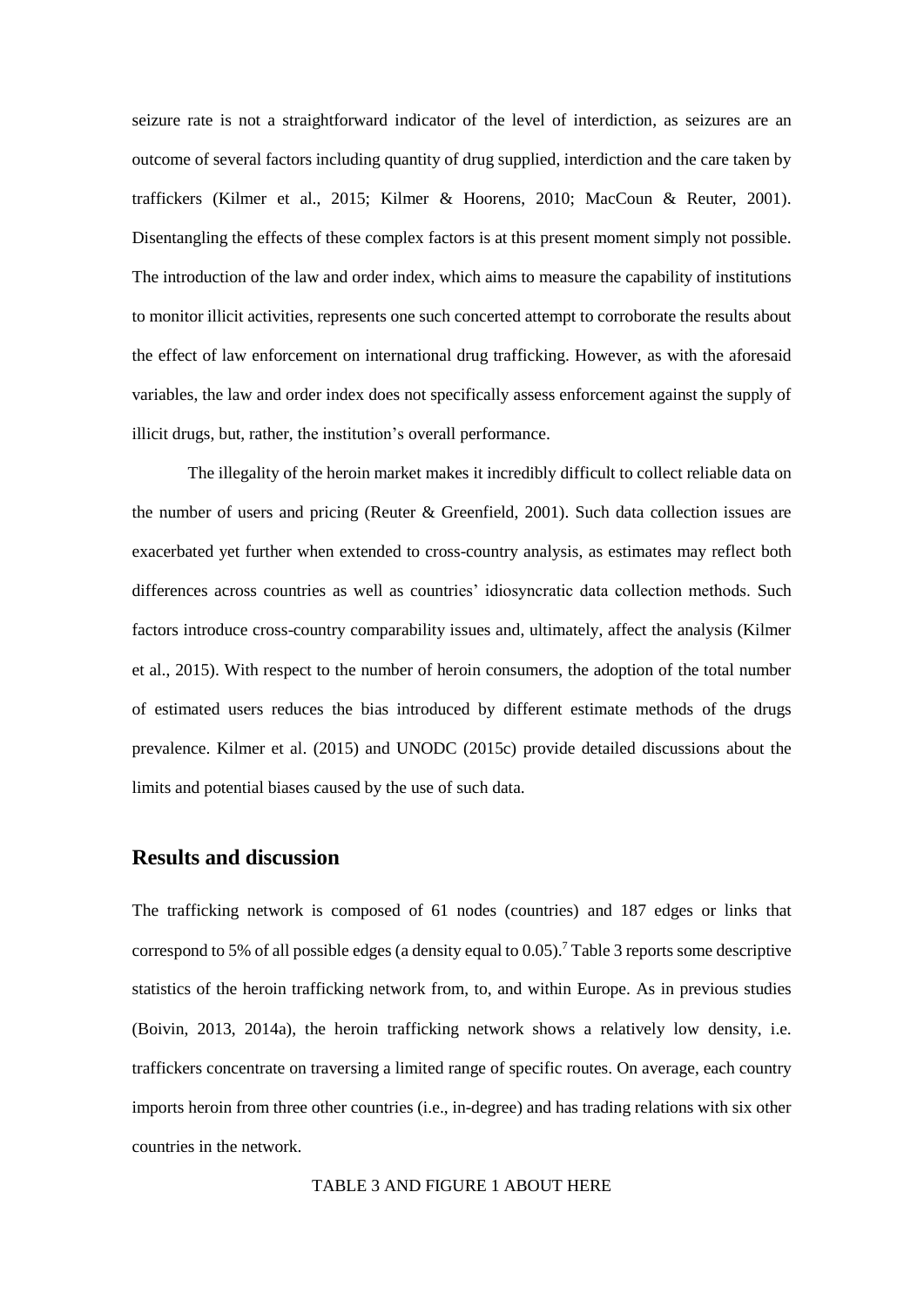The two graphs in Figure 2 show the distribution of incoming (i.e., imports) and outgoing (i.e., exports) ties. In-degree and out-degree scores are not equally distributed among the nodes, and the network is more centralised in terms of out-degree rather than in-degree centrality; a small number of countries export to a plethora of other countries, whilst the majority have only one or a few trading partners to export to. This suggests that some countries have a hub role within international heroin trafficking, whereas others are only involved in it as transit countries due to their geographic location along major trafficking routes. Pakistan (out-degree=26), Turkey (22) and Bulgaria (15) are the countries with the largest number of outgoing ties. This is due to their relative proximity to Afghanistan, which is the largest opium producer in the world and the point of origin for the vast majority of illicit opiates flowing to Europe (UNODC, 2015c, 2016).

Some researchers report the involvement of African countries in the export of heroin from Asia to North America (Ellis, 2009; UNODC, 2010), and more recently to Europe (UNODC, 2015a). Large seizures have been recorded only between Nigeria and France, and between Kenya and Switzerland, which would suggest that African countries have not attracted substantial heroin trafficking in the period of 2007-2012.

Seizure cases show only residual levels of heroin flow from American countries to Europe. The sole links identified in this path connect Bolivia with Ecuador and Spain. Heroin flows from Europe to the Americas are also scarce and targeted mainly at Canada. This confirms findings from previous studies that there is a degree of separation between the European and the American markets (Ciccarone, 2009; UNODC, 2015d). Mexico, Colombia, and Guatemala have jointly provided the majority of heroin targeted at the large US market, as well as other minor markets in the region (Ciccarone, 2009; Astorga & Shirk, 2010; UNODC, 2015d; ONDCP, 2016).

The number of incoming ties is more homogeneous among the countries included in this network (in-degree centralisation=0.185). Generally, countries import heroin from either one or, at most, a few trade partners. However, differences among countries exist which confirm important asymmetries in their role within the heroin market (UNODC, 2014b). Countries at the end of the supply chain have much higher in-degree scores (i.e., number of incoming ties). These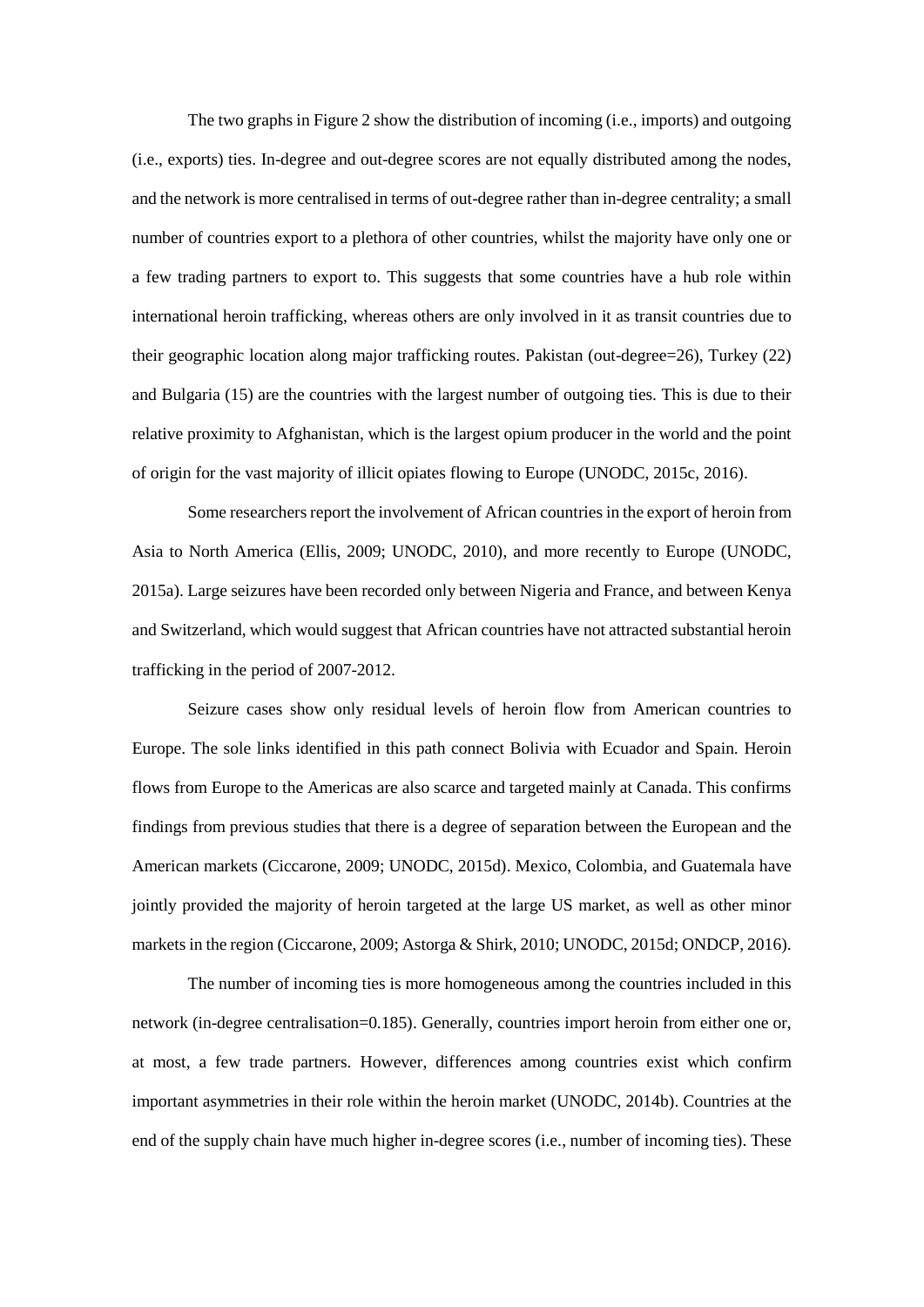include Spain (in-degree=14), Austria (10), Germany, and Denmark (8), which both confirms their role as importers and the necessity of satisfying their internal demand.

#### FIGURE 2 ABOUT HERE

Statistics pertaining to the flow betweenness centralisation support the validity of the strategy used to model the international heroin network. Flow betweenness centrality accounts for all of the times a node is located on a path between any two other nodes (Borgatti, 2005), and it identifies the countries favouring opiate flows, i.e. transit countries. As reported in Table 3, flow betweenness centralisation is relatively low, which indicates that some countries do indeed have a hub position, but this role is shared by various countries rather than being centralised. Countries with the highest flow betweenness scores include Germany, the Netherlands and Turkey. Turkey is the natural geographical connection point between Western Asia and Europe. Most of the heroin shipments move through Turkey before splitting off into the three alternative branches which constitute the Balkan route (i.e., Northern, Southern and Western branches) (UNODC, 2014b). Several reports have also highlighted the relevance of the Netherlands as a redistribution centre for the heroin arriving from the Balkan route and the cocaine from South America, due, in part, to its densely trafficked ports and airports (Farrell, 1998; Lahaie, Janssen, & Cadet-Taïrou, 2016; Savona & Riccardi, 2015; UNODC, 2014b). Germany is located in the middle of Europe and hosts a large Turkish migrant community that is primarily involved in the import of heroin to Europe from South East Europe (Paoli & Reuter, 2008).

Table 4 reports the odds ratio for the ERGMs of the heroin trafficking network.<sup>8</sup> Model 1 is the baseline model and shows the probability of forming a tie that, without the introduction of any predictors, is equal to the network density  $(5\%)$ .<sup>9</sup>

Model 2 includes the independent and control variables within the ERGMs. The results show that geographic proximity is a crucial factor influencing heroin trade among countries. Countries who share a border are 3.4 times more likely to trade heroin with each other. In contrast, the weighted geographic distance is not significantly associated with heroin flows among countries. What this suggests is that heroin shipments tend to move along land routes, as opposed to air or sea. This is due to the fact that, although ships and aircrafts cover longer distances and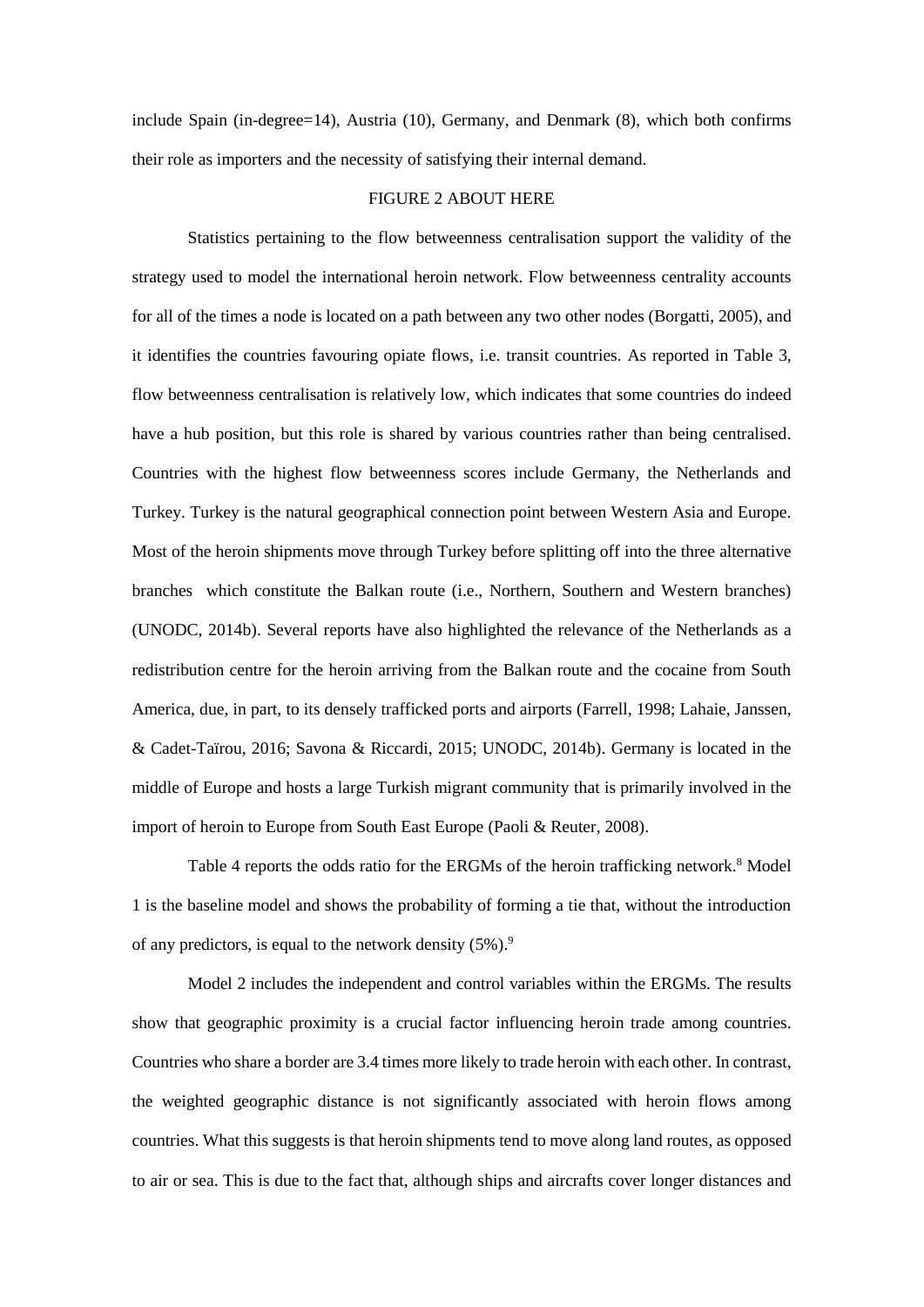bypass transhipment countries, they are also subject to stricter controls. Heroin trafficking appears to systematically cross several countries before reaching consumer markets, increasing the time necessary to move the load to destination and, in turn, reducing profits, but, importantly, keeping the level of sophistication of the shipments low and reducing the risk of interception and arrest for traffickers. Further research should investigate how these results might change when land routes are not a feasible option, as in the case of cocaine flows to Europe, or when the value per volume is lower, as in the case of Chinese counterfeit cigarettes or resin cannabis from Morocco.

The results show that both migration flows and common language have an effect on the way heroin moves between countries, whereas prior colonial relationships appear to not be significantly associated with it. As is the case with legal trade, paired countries with intense migration flows are also more likely to traffic heroin with each other. This confirms findings from previous studies on the influence of migration patterns on drug trafficking routes (Akyeampong, 2005; Paoli & Reuter, 2008; Zaitch, 2002). For instance, Paoli and Reuter (2008) found that Turkish and Albanian ethnic groups dominate the import and retail distribution of heroin in Europe. Despite their predominance, these groups do not act as a monolithic bloc, but, rather, cooperate or compete with other ethnic groups to smuggle heroin into Europe. Criminal groups involved in transnational drug trafficking tend to organise their activities along a continuum with large, long-lasting and well organised groups at one extreme, and small, temporary networks of collaborating criminals at the other (von Lampe, 2013; Ruggiero & Khan, 2007; Kostakos & Antonopoulos, 2010).

Furthermore, countries where sections of the population speak the same language are 1.9 times more likely to traffic heroin. Egger and Lassmann (2012) showed how speaking the same language increases trade flows between two countries by 44%. Common language serves as a proxy for a form of cultural contiguity between particular countries. Several studies document how common or similar cultural arrangements make agreements between trading partners easier (Frankel & Rose, 2002; Lameli et al., 2013). For example, transaction costs are lower if partners share the same cultural or religious background (Combes, Lafourcade, & Mayer, 2005). This is as valid for drug trafficking as it is for legal trade. Above all, cultural proximity provides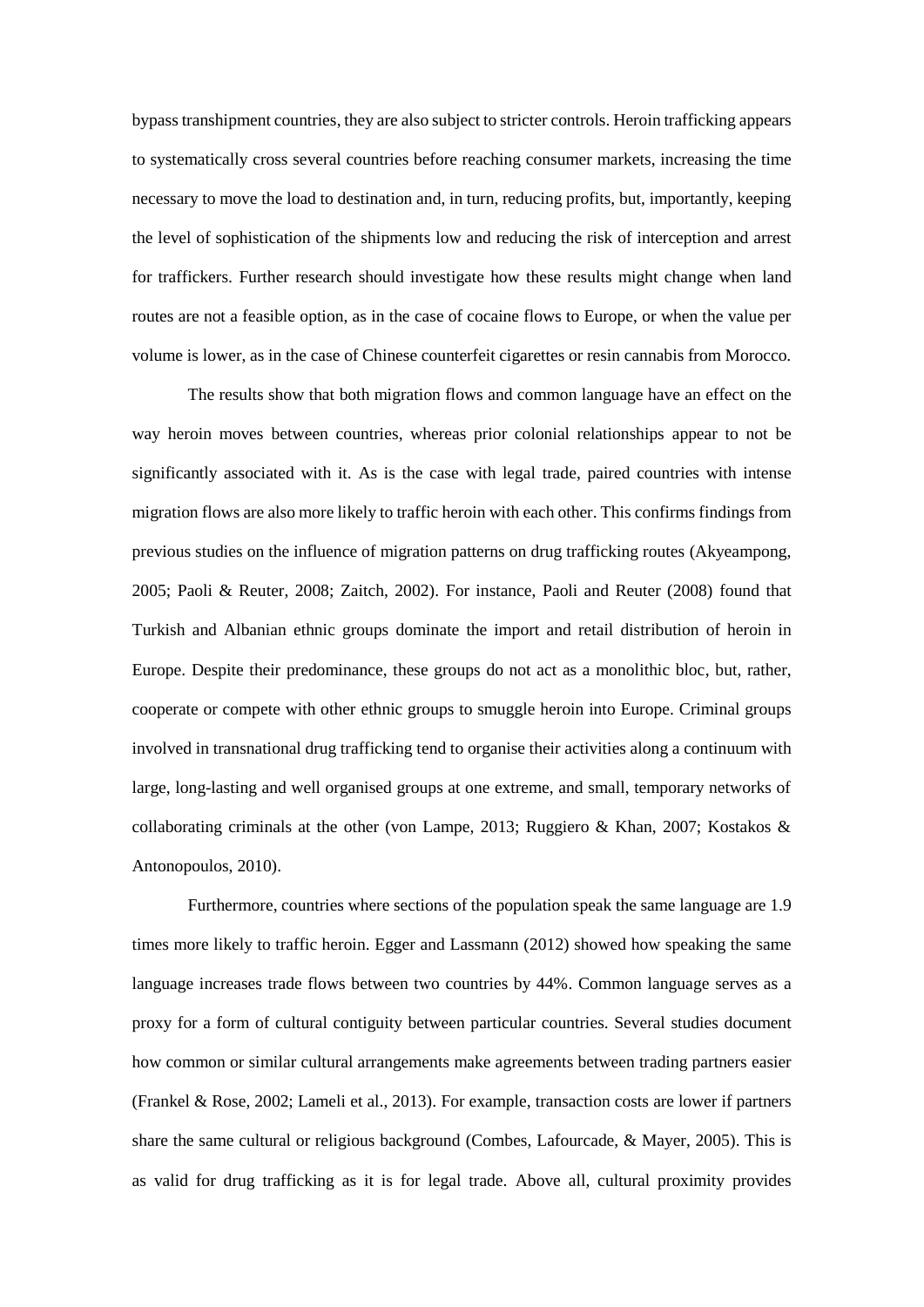traffickers with the opportunity to rely on non-economic factors to find international partners (e.g., reputation and trust of suppliers, belonging to the same ethnic group). This reduces uncertainties in a market that operates "both without and against the state" (Paoli, 2002, p. 64), i.e. a market whose participants cannot resort to legal authorities to enforce their agreements, and are constantly under threat of arrest.

The inclusion of migration flows and language may go some way to explaining why the colony-colonizer relationship does not significantly affect the heroin network. According to previous analyses, ethnicity and migration patterns are crucial determinants of the international flows of both illicit and licit goods (Paoli & Reuter, 2008; Rauch & Trindade, 2002). Language and migration flows can capture the effect of culture and ethnicity, and, from an econometric perspective, mitigate the role of past colonial relationships in the formation of trading connections. Lameli et al. (2013) examine various aspects of linguistic influences on trade, concluding that the principal effect from speaking the same language is the promotion of cultural proximity among partners. Migration patterns often overlap with colonial relationships. For instance, half of the Colombians who migrated to Europe reside in Spain. Consequently, migration flows may account for the movement of people from former colonies to colonizer countries, in turn, limiting the effect of colonial relationships in the model.

Market forces also seem to affect, in part, the heroin trafficking network. That is to say, countries with a high demand tend to import heroin from a larger number of countries, while the maximization of profits (operationalized in terms of trade price mark-ups) does not seem to affect the formation of a trafficking route. The number of heroin users is significantly and positively correlated with the probability of forming a tie. For example, the largest Western and Central European markets (i.e. UK, France, Italy and Germany), which constitute the bulk of European heroin consumption, import from a higher number of countries than most other countries within the network.<sup>10</sup> Large markets provide more business opportunities, which, in turn, attracts more traffickers and drug flows from different trading partners. An alternative explanation is that greater availability of heroin in countries along important trafficking routes facilitate its distribution and consumption among the local population (Beyrer et al., 2000; UNDCP, 1998).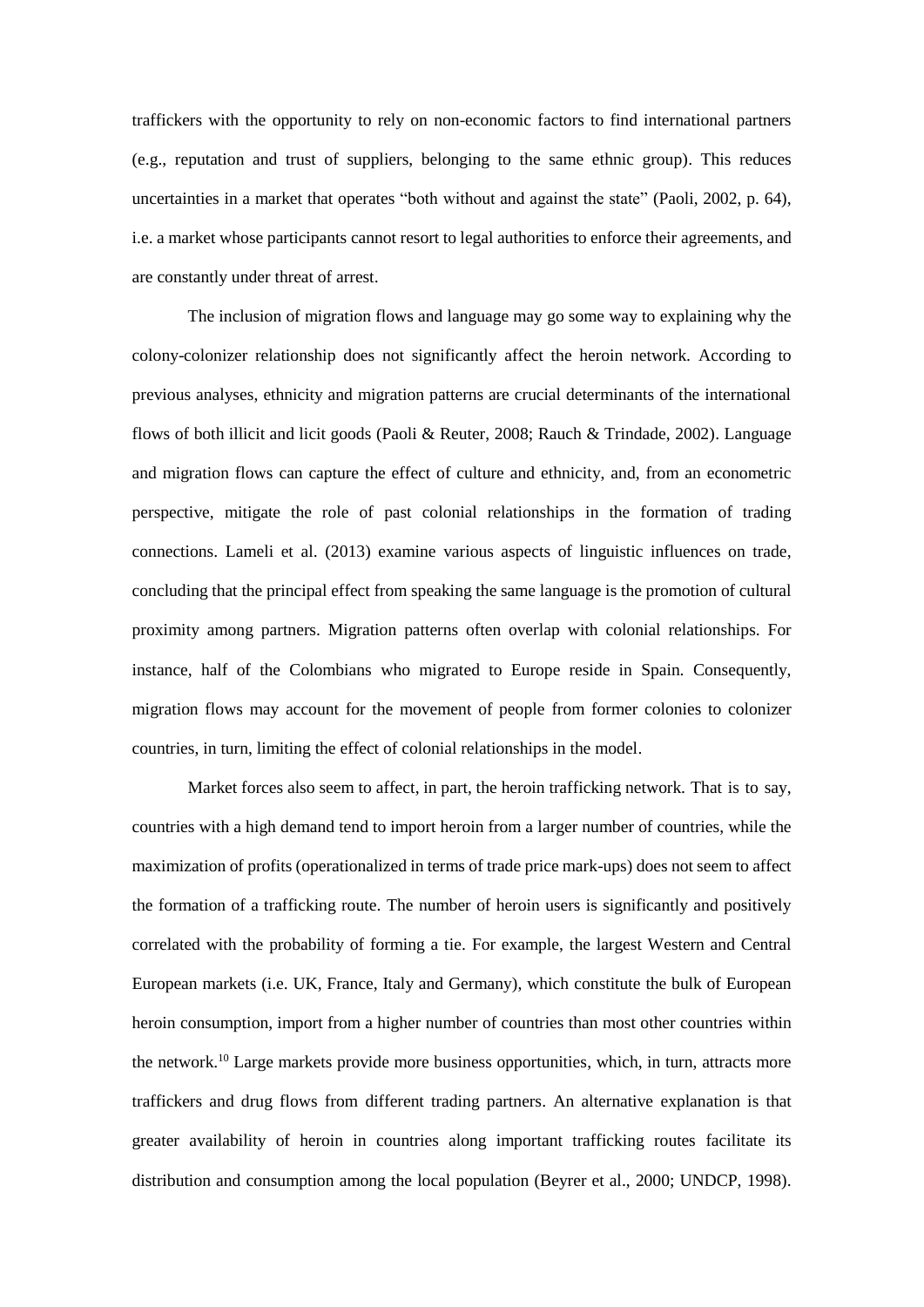The methodology utilised here does not allow us to definitively identify the direction of the causality, and therefore we must stress that both dynamics may coexist.

The literature is unanimous concerning the fact that economic profits are the primary driving force of drug trafficking (Arlacchi & Lewis, 1990; Chi, Hayatdavoudi, Kruszona, & Rowe, 2013; Desroches, 2007; Kenney, 2007). However, the results of the current study indicate that gross profits only partially affect the structure of the heroin trafficking network. In fact, the influence of indicators of social proximity is stronger in this case, thus demonstrating how social and cultural relations are more relevant predictors of the formation of heroin trafficking routes than market-driven reasons (i.e., profits) (Kleemans, 2013). Nonetheless, better connections, faster transactions, and lower risk of detection and scams have an economic value that traffickers are likely to take into account when organising their businesses.

Corruption is positively and significantly associated with the number of incoming ties; the higher the level of corruption, the higher the number of connections through which heroin enters the country. For each one-unit increase in the level of corruption in the importing country, the likelihood of forming a link increases by 1.1 times, when everything else is held constant. Corruption reduces risks and non-monetary costs, hence providing traffickers with protection against arrests and seizures (Basu, 2014). Consequently, it can perhaps be thought of as providing a similar function for the black market that the enforceability of contracts does for legal commerce. In the same way that strong institutions protect legal and property rights and, in turn, facilitate legal trade, so corrupted officials guarantee the traffickers impunity and success in shipping drug loads.

Previous literature underlines that corruption can increase as a consequence of increased drug flows (Boyum & Kleiman, 2001; Chalk, 2011; Corso, Mercy, Simon, Finkelstein, & Miller, 2007; Giraldo, 1999; Guizado, 2005; Moser, Lister, McIlwaine, Shrader, & Tornqvist, 1999; Singer, 2008; Thoumi, 2002). The use of a general corruption index, which does not focus on drug-related bribes, suggests that corruption has a stronger impact on connections rather than the other way round.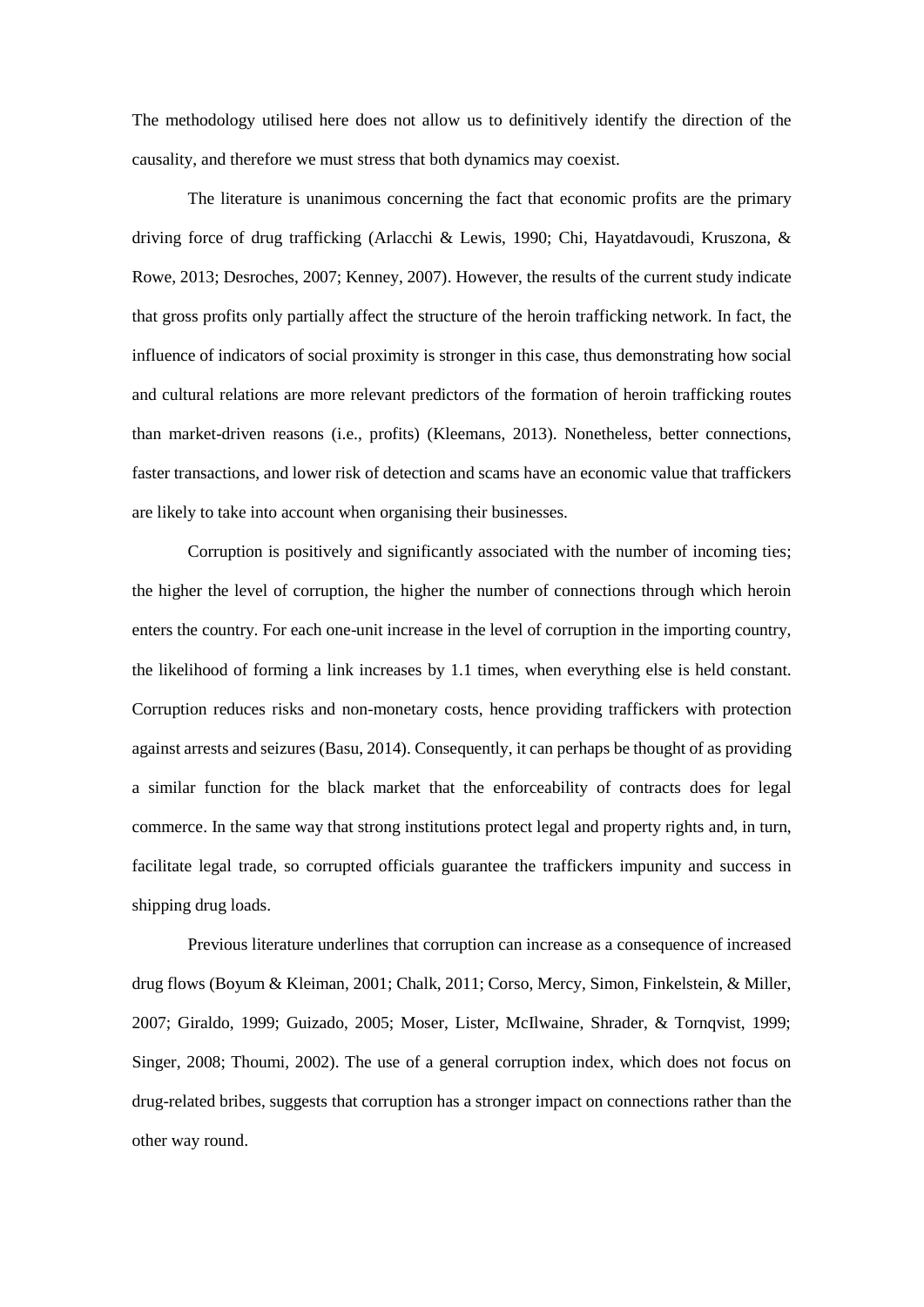From a drug policy perspective, the main finding of the study is that the tightness of law enforcement actions (police forces and seizures) in a country is ineffective in discouraging the formation of a trafficking connection. The robustness of the results is supported in model 3 by introducing the Crime and Order Index from the *International Country Risk Guide* (The PRS Group, Inc., 2015)*.* The only difference between model 2 and 3 centres on the influence of seizure rates in importing countries. In model 2, seizure rate coefficients are positive and significant, i.e. more seizures are associated with a larger number of connections in the trafficking network. Countries exposed to larger flows of heroin are, in turn, expected to dedicate greater attention to fighting the traffic. Therefore, the positive correlation between seizure rates and the presence of heroin flows might be due to the historical evolution of drug trafficking and its enforcement in the countries within the network.

Models 2 and 3 suggest that enforcement does not prevent the formation of drug trafficking flows. Reuter and Kleiman's (1986) "risks and prices" model, used in several drug policy analyses, assumes that the risk of arrest and incarceration is the main cost for supplying illicit drugs . However, empirical studies show little evidence that additional enforcement might affect the supply of illicit drugs (Pollack & Reuter, 2014).

As Paoli and colleagues point out, the international supply of opiates cannot be cut, and, moreover, supply-oriented policies have a limited influence (2009). Besides having a low probability of success, a supply-reduction approach and the imposition of criminal laws for drugrelated crimes in general may worsen the situation by fuelling corruption and violence, and incurring other economic, political and social costs (Calderón, Robles, Díaz-Cayeros, & Magaloni, 2015; Eck & Maguire, 2000; Freeman, 2006; Greenfield & Paoli, 2012; Kleiman, 2011; Kleiman, Caulkins, Hawken, & Kilmer, 2012; MacCoun & Reuter, 2001; Miron, 1999; Osorio, 2015; Paoli et al., 2009; Riley, 1998; Rios, 2013). Despite these side effects, law enforcement actions form the cornerstone of anti-drug policies in most countries (Caulkins & Reuter, 2010; Collins, 2014; Mejía & Restrepo, 2014; Werb et al., 2011). This does not mean that a supply-side intervention should not be used, but simply that a more harm-reduction oriented approach, aiming at limiting its side effects, may be more impactful and have longer-term effects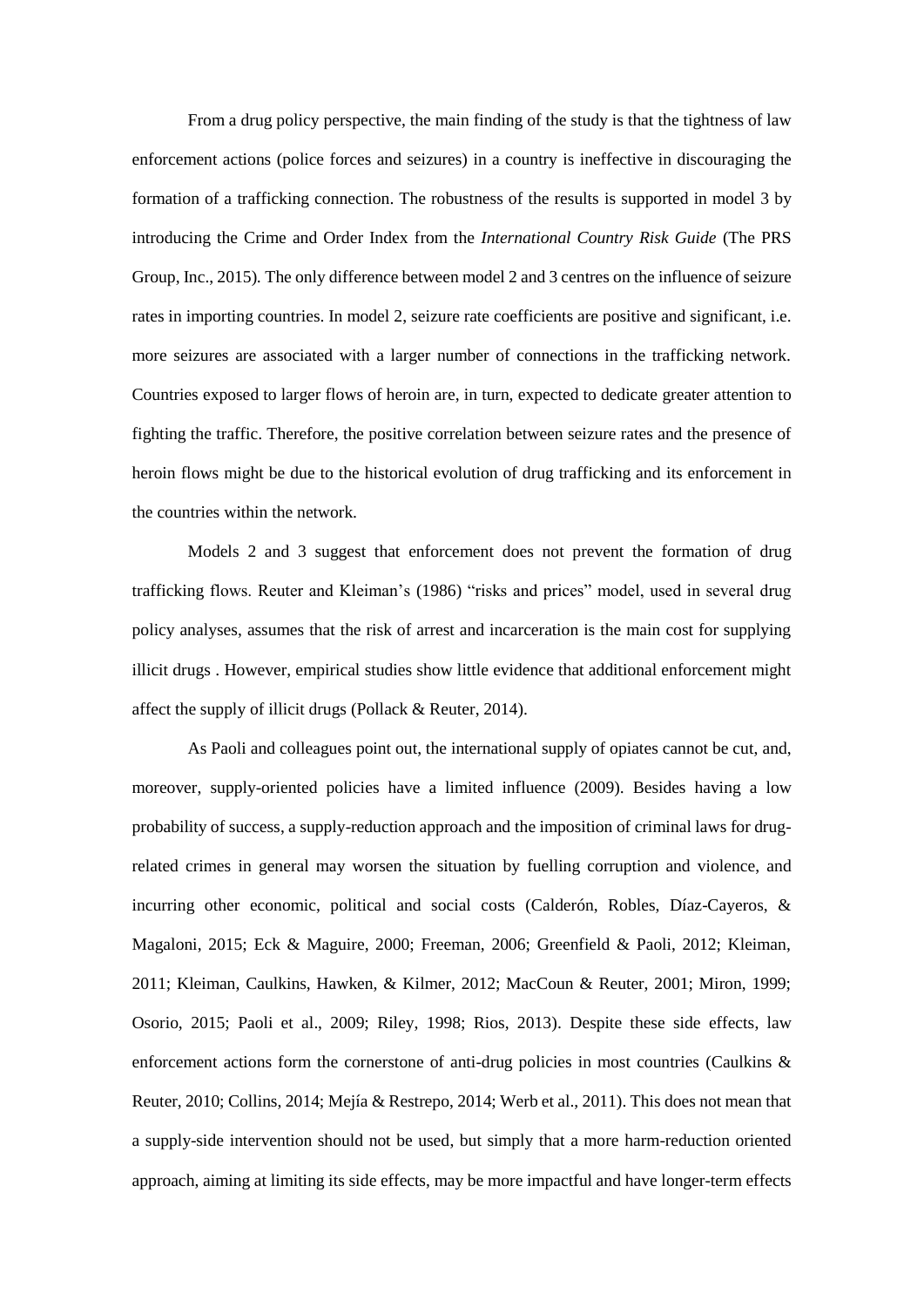(Greenfield & Paoli, 2012). The results of this study, in particular, suggest that policies centred on tackling heroin trafficking in specific regions should primarily focus on neighbouring production countries and countries with a hub position (i.e. those with several trading partners and/or those facilitating drug trade among other countries in the network).

Finally, the model includes parameters that account for the structure of the network. The parameter for mutual dyads shows that there is a 5% probability of reciprocal ties between any two given countries, indicating that heroin shipments do not tend to move back and forth between countries but rather flow in one direction—from producer to consumer countries. GWIDEGREE and GWODEGREE capture the skewed distribution of incoming and outgoing ties among the countries, respectively. The latter shows that the probability of forming a new outgoing tie decreases as the number of a country's already existing outgoing links increases. In contrast, GWDSP and GWESP account for the transitivity in the network by capturing two-paths and transitive triads. The former is negative and statistically significant, indicating that the probability of two countries exchanging heroin via a third country decreases as the number of intermediaries already in use increases. The latter is positive and statistically significant, indicating that the probability of forming a tie increases when the added edge increases the transitivity in the network. What these findings indicate, above all, is that the overall result of drug trafficking disruption interventions may vary depending on a country's role in the network. Tightening controls along connections that have alternatives are unlikely to have meaningful side effects for third countries, whereas, targeting countries that increase the transitivity in the network may, on the contrary, result in the reduction of heroin flows within other markets.

Most of the relationships investigated above could also, to some extent, be explained in reverse. Some of the findings shed light on the association between key variables, but they remain an inadequate ground for stronger causal inferences. While the characteristics of the national markets and of drug countermeasures influence the structure of the supply, the latter, in turn, is likely to modify the market and to shape countering policies. These reverse effects are going to be stronger whenever the phenomenon endures over time, as it does in most heroin markets. A country afflicted by pervasive corruption, as aforesaid, would tend to attract a higher number of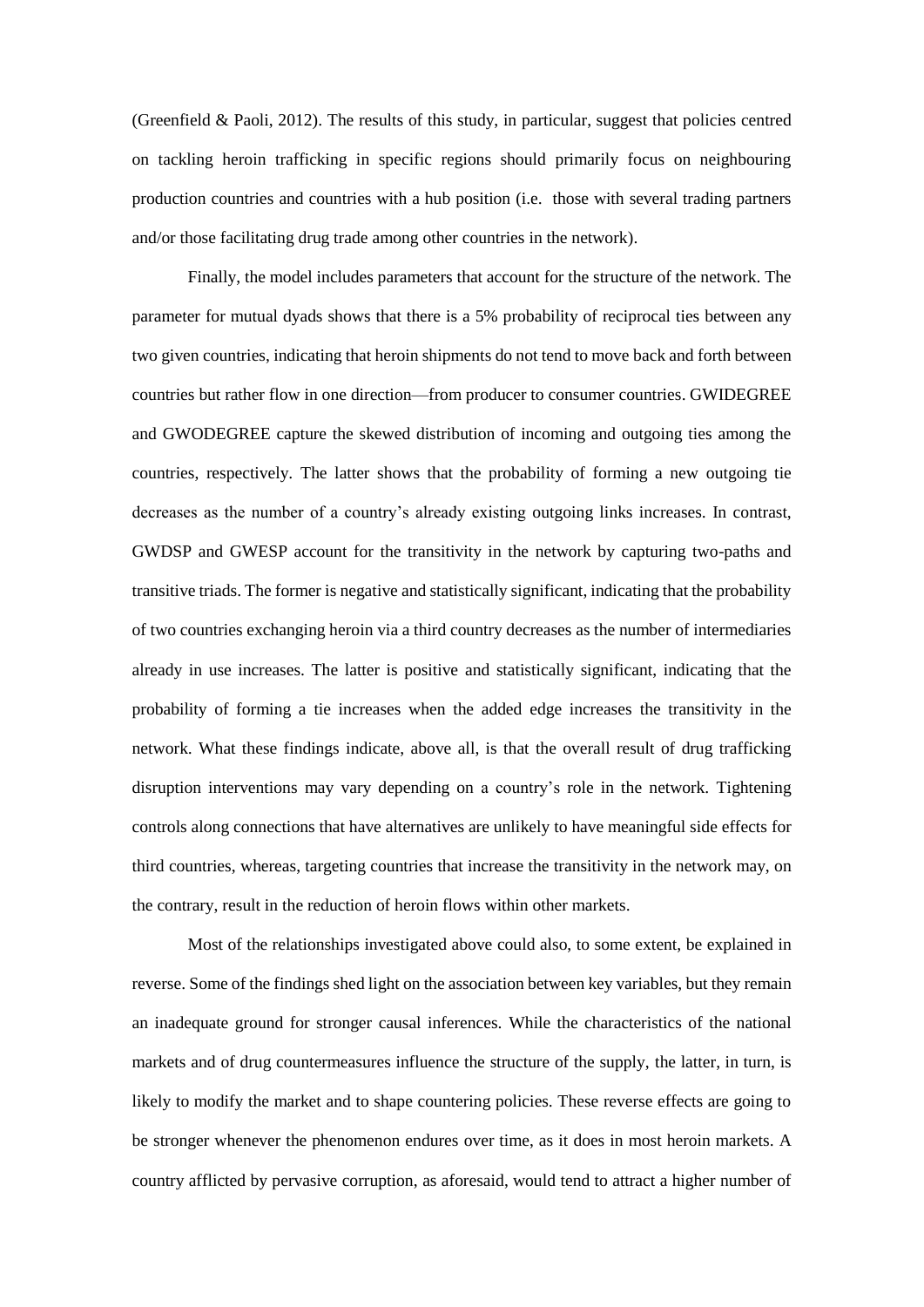heroin flows. However, at the same time, massive drug shipments may lead to increased levels of corruption. Ceteris paribus, the same logic applies to the rate of police officers. The lower the level of law enforcement, the higher the likelihood of drug flows to a country; yet countries exposed to significant flows of drugs might react with an increase in the number of police officers assigned to drug units, thus making the phenomenon more complex to interpret. Future studies should include longitudinal analyses to test how robust the results are to different specifications.

#### TABLE 4 ABOUT HERE

# **Conclusions**

This study confirms that both drug trafficking clusters along specific routes and its structure are not random, but, in actual fact, driven by specific factors. Specifically, risks, profits, and geographic and social proximity affect the configuration of heroin supplied to European countries.

The study proves that there is a strong overlap between the determinants of legal and illegal trade. Geographic and social proximity affect drug trafficking in much the same way that they affect licit trade flows. Geographic distance increases the risk of interception, as well as transportation and communication costs. Hence, two countries sharing a border are more likely to trade in heroin, because the imminent proximity reduces both the level of organization needed to ship the drug and the complexity of trafficking in general. Social proximity is also an essential driver of the structure of international trafficking routes. Several studies have identified drug trafficking as an inefficient business, due, in part, to working without the protection of any legal authority and the risk of arrest (Paoli, 2002; Reuter, 1985). Hence, social proximity is a valuable resource for finding business counterparts, procuring access to strategic information, and in terms of settling disputes and reducing uncertainties.

This article offers several key insights for law-enforcement authorities and policymakers. Interdiction programs have accounted for a large share of drug control expenditure in recent years (Babor et al., 2010; EMCDDA, 2008). Indeed, even countries with lenient regulations for the drug market—i.e., the Netherlands—invest most of their budgets in tackling the supply of illicit drugs (Rigter, 2006). It is our contention that the stated priority of the EU Drugs Strategy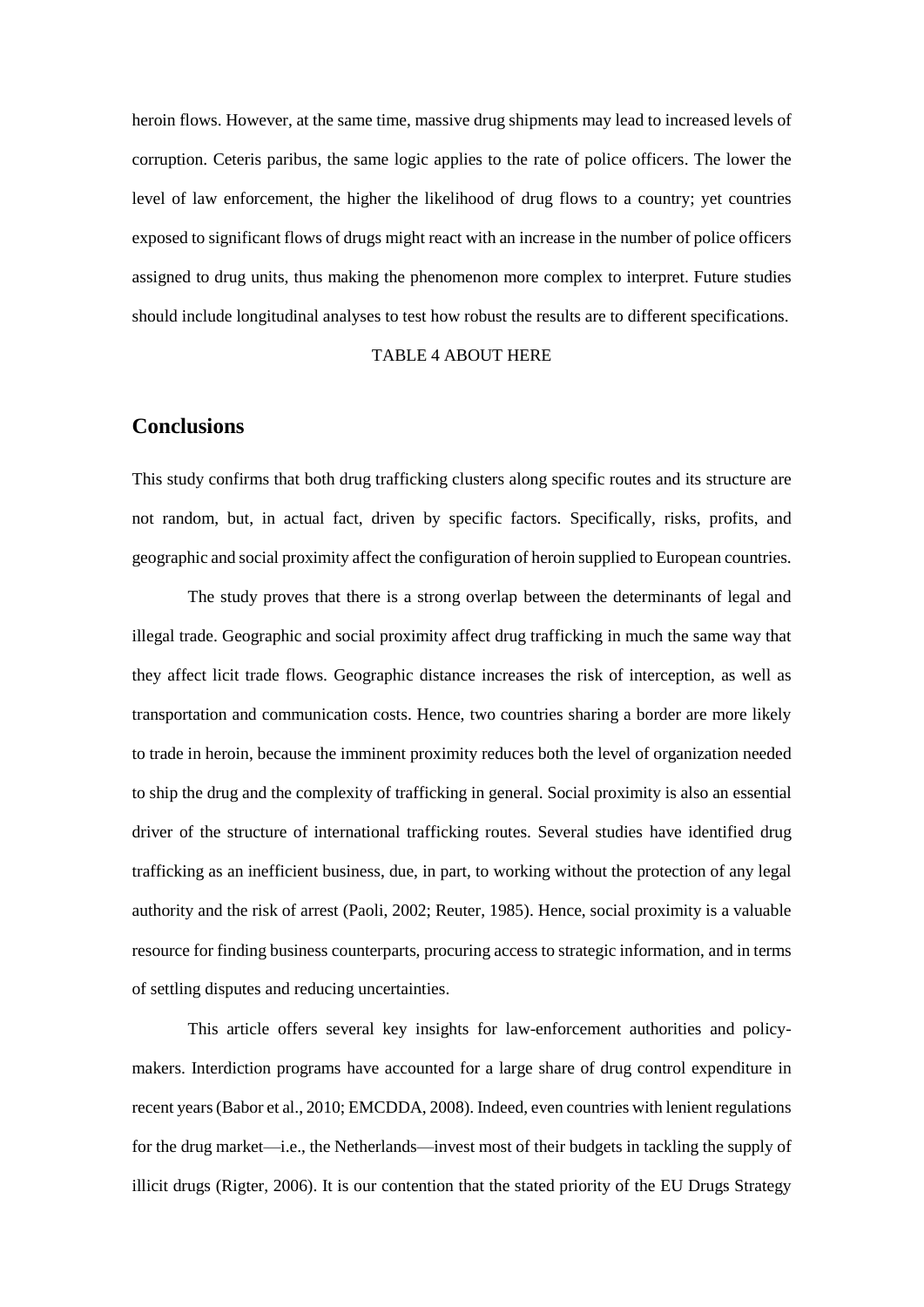(2013-2020) to disrupt the international supply of illicit drugs would be better achieved by employing strategies aimed at reducing corruption and consumer demand for heroin, rather than focusing on stricter enforcement of the supply. Increasing resilience against corruption would reduce the porousness of borders and prevent countries from becoming a part of main trafficking routes. At the same time, it would also help to decrease the costs stemming from the militarization of borders and the war on drugs (i.e., reduction in trade efficiency, violence and massincarceration). Similarly, demand control programs trying to cut heroin consumption by reducing the number of users and/or the quantity of the drug which they consume—such as via opioid substitution therapies—may discourage the formation of drug trafficking routes.

These recommendations do not imply that supply-side interventions should simply be abandoned; rather, we are proposing that the authorities should take a more problem-oriented approach as opposed to randomly distributing resources. Law enforcement authorities should focus their interdiction programs on specific connections: those identified in the network and those that, according to the parameters identified here (i.e., geographic proximity, common language and migration pattern), are more likely to become trafficking routes. As for hot-spot policing, drug enforcement should concentrate on the same areas where drug trafficking occurs.

Moreover, the findings of this study can also help to develop risk assessment models, which aid our ability to predict the balloon effect. As the literature demonstrates, if authorities clamp down against specific connections, then traffickers simply displace to alternative routes. Interdiction in one country can have direct consequences for another; hence, policymakers who are planning a major crackdown should consider the potential effects of doing so on other countries. The parameters identified in this study can be used to predict where traffickers are more likely to displace to. This would help to prevent or, at the very least, reduce the balloon effect and, more importantly, strengthen the effect of the crackdown on illicit drug trafficking flows.

This study represents the first empirical attempt to understand which factors explain the formation of drug trafficking routes. Although, as demonstrated, it already provides expedient insights and recommendations, further work is required in order to aid law enforcement and border guards working on the ground. In particular, future research should focus on the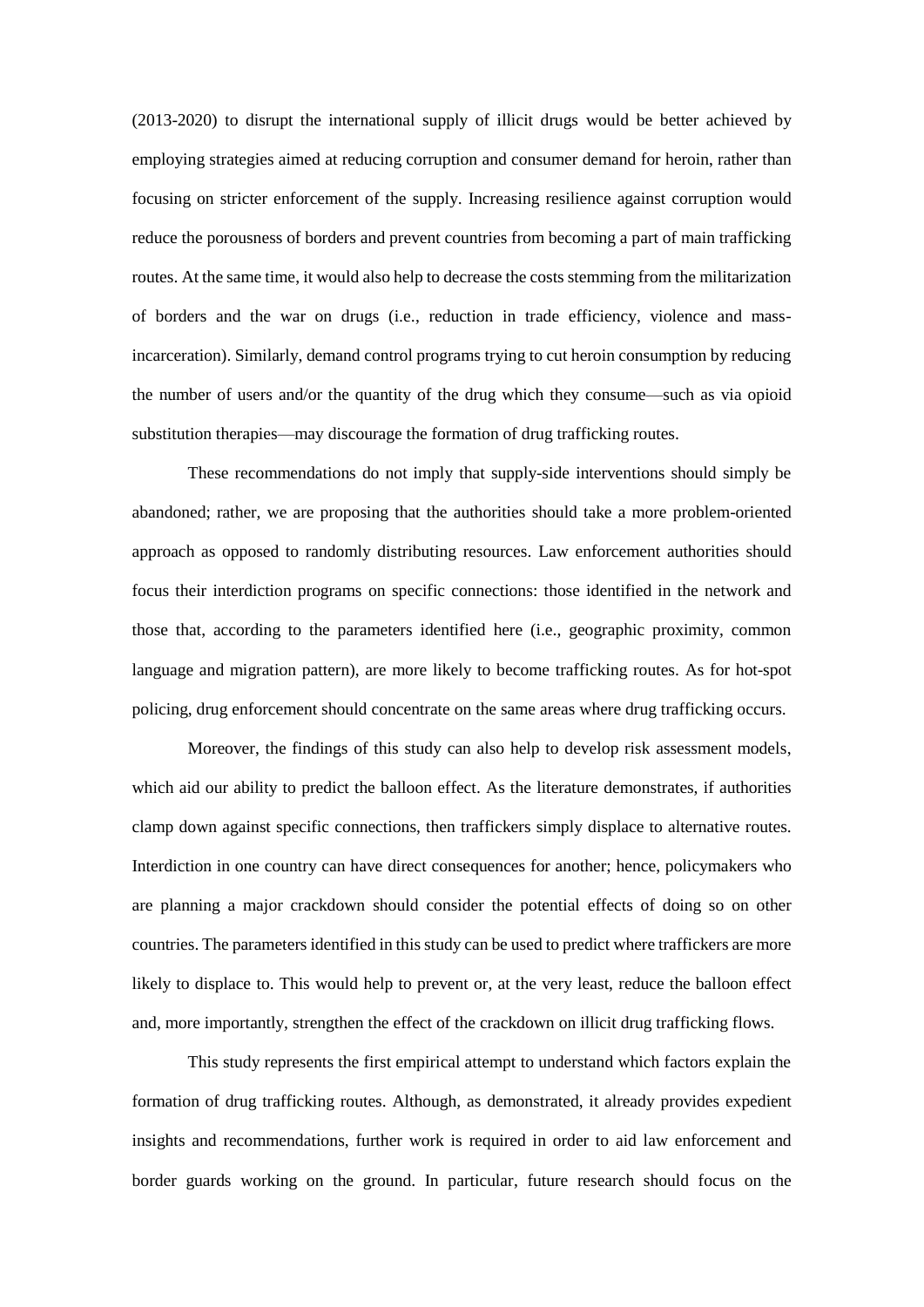concentration of drug trafficking at local level and include information about the mode of transportation of drug shipments. This is because evidence suggests that drug trafficking also concentrates at a micro level (Rengert, Chakravorty, Bole, & Hendersen, 2000; Rengert, Ratcliffe, & Chakravorty, 2005). A geospatial network analysis, which combines information on the international drug trafficking network and its geographical concentration at a micro-level, could therefore provide critical information for law enforcement authorities. When paired with information about the means of transportation of drug loads, it may be crucial in terms of developing a problem-oriented approach to disrupt international drug trafficking.

-

<sup>&</sup>lt;sup>1</sup> Table A1 in the Appendix lists the 61 countries that form the heroin trafficking network under analysis. Countries are labeled as European according to the macro geographic regions used by the United Nations (UNODC, 2015b)

 $2$  The 10,378 dyads often involve the same two countries. Removing the duplicates, we obtain 325 dyads.

<sup>3</sup> The control of corruption index ranges from -2.5 (weak control) to +2.5 (strong control). The reciprocal of the index is used in the analysis so that higher values indicate higher corruption levels.

<sup>4</sup> The number of users is derived from the prevalence of illicit opiate use times the population of the corresponding age group, usually 15-64. This data is collected from the UNODC and the EMCDDA (EMCDDA, 2015; UNODC, 2014b).

<sup>&</sup>lt;sup>5</sup> The distance between countries is based on CEPII weighted distance that calculates bilateral distances between the biggest cities of any two countries, and weights inter-city distances by the share of the city in the country's overall population (Mayer & Zignago, 2011).

<sup>6</sup> We considered alternative approaches to aid in the construction of the network. For instance, Chandra and Joba (2015) built a network on the trafficking of heroin among 17 European countries using differences in wholesale prices across countries. However, besides Western and Central Europe, few countries provide systematic data about wholesale prices. Therefore, using wholesale prices data would create problems of collinearity in testing the economic-driven behaviour of traffickers.

<sup>&</sup>lt;sup>7</sup> In a directed network the number of possible edges equals  $N \cdot (N-1)$ , where N is the number of nodes (Wasserman & Faust, 1994). In the heroin trafficking network, the number of possible trading relationships is equal to  $61 \cdot 60 = 3,660$ .

<sup>&</sup>lt;sup>8</sup> Maximum pseudo-likelihood estimation (MPLE) is used for parameter estimation in dyad independence models. For dyad dependence models, the maximum likelihood is approximated using Markov Chain Monte Carlo (MCMC) simulation methods.

<sup>&</sup>lt;sup>9</sup> The probability of forming a tie is equal to  $OR/(1 + OR)$ .

 $10$  Russia and, albeit to a lesser extent, Ukraine also have large internal markets for illicit opiates. However, in these countries, a substantial number of opiate users consume compote, a liquid substance obtained from poppy straw. Compote is mostly domestically produced and it is less potent than heroin (Paoli, Greenfield, & Reuter, 2009).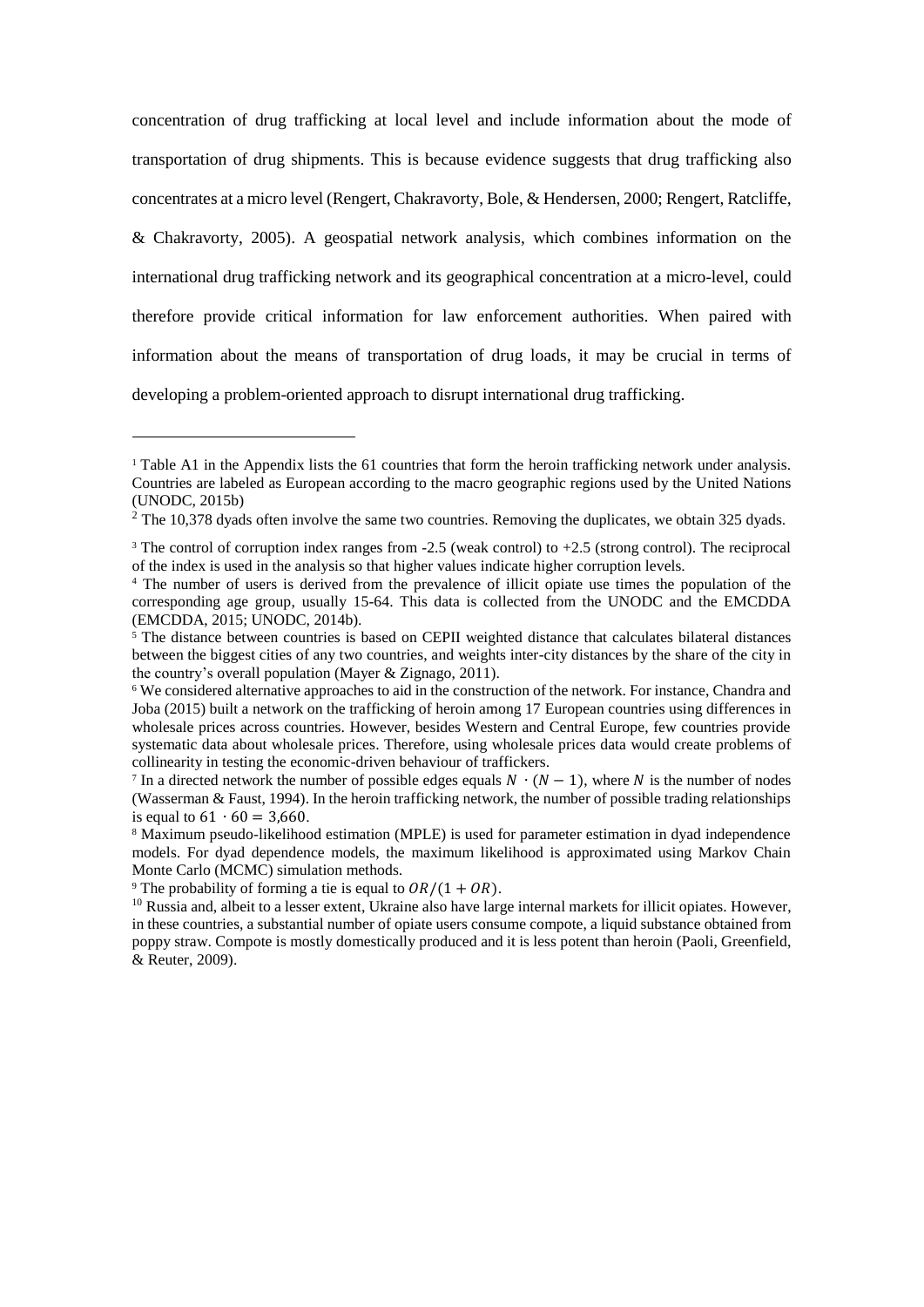## **References**

- Akyeampong, E. (2005). Diaspora and drug trafficking in West Africa: A case study of Ghana. *African Affairs*, 104(416), 429–447.
- Arlacchi, P., & Lewis, R. (1990). *Imprenditorialità illecita e droga: Il mercato dell'eroina a Verona*. Bologna: Il Mulino.
- Astorga, L., & Shirk, D. A. (2010). *Drug Trafficking Organizations and Counter-Drug Strategies in the U.S.-Mexican Context*. San Diego, CA: Center for US-Mexican Studies.
- Babor, T. F., Caulkins, J. P., Edwards, G., Fischer, B., Foxcroft, D. R., Humphreys, K., … Reuter, P. H. (2010*). Drug Policy and the Public Good*. Oxford: Oxford University Press.
- Basu, G. (2014). Concealment, corruption, and evasion: A transaction cost and case analysis of illicit supply chain activity. *Journal of Transportation Security*, 7(3), 209–226.
- Beyrer, C., Razak, M. H., Lisam, K., Chen, J., Lui, W., & Yu, X. F. (2000). Overland heroin trafficking routes and HIV-1 spread in South and South-East Asia. *AIDS*, 14(1), 75–83.
- Boivin, R. (2011). *Le monde à l'envers: Analyse de la structure du trafic transnational de drogues illicites*. Montréal: Université de Montréal.
- Boivin, R. (2013). Drug trafficking networks in the world economy. In C. Morselli (Ed.), *Crime and Networks* (pp. 182-194). New York: Routledge.
- Boivin, R. (2014). Macrosocial Network Analysis: The Case of Transnational Drug Trafficking. In A. J. Masys (Ed.), *Networks and Network Analysis for Defence and Security* (pp. 49– 61). New York: Springer.
- Boivin, R. (2014). Risks, prices, and positions: A social network analysis of illegal drug trafficking in the world-economy. *International Journal on Drug Policy*, 25(2), 235–243.
- Borgatti, S. P. (2005). Centrality and network flow. *Social Networks*, 27, 55–71.
- Boyum, D. A., & Kleiman, M. A. R. (2001). Substance Abuse Policy from a Crime Control Perspective. In J. Q. Wilson & J. Petersilia (Eds.), *Crime* (2nd edition). Oakland, CA: Institute for Contemporary Studies.
- Bruinsma, G., & Bernasco, W. (2004). Criminal groups and transnational illegal markets. *Crime, Law and Social Change*, 41(1), 79–94.
- Calderón, G., Robles, G., Díaz-Cayeros, A., & Magaloni, B. (2015). The Beheading of Criminal Organizations and the Dynamics of Violence in Mexico. *Journal of Conflict Resolution*, 59(8), 1455-1485.
- Caulkins, J. P. (2015). After the Grand Fracture: Scenarios for the Collapse of the International Drug Control Regime. *Journal of Drug Policy Analysis*, published online on 12 December 2015.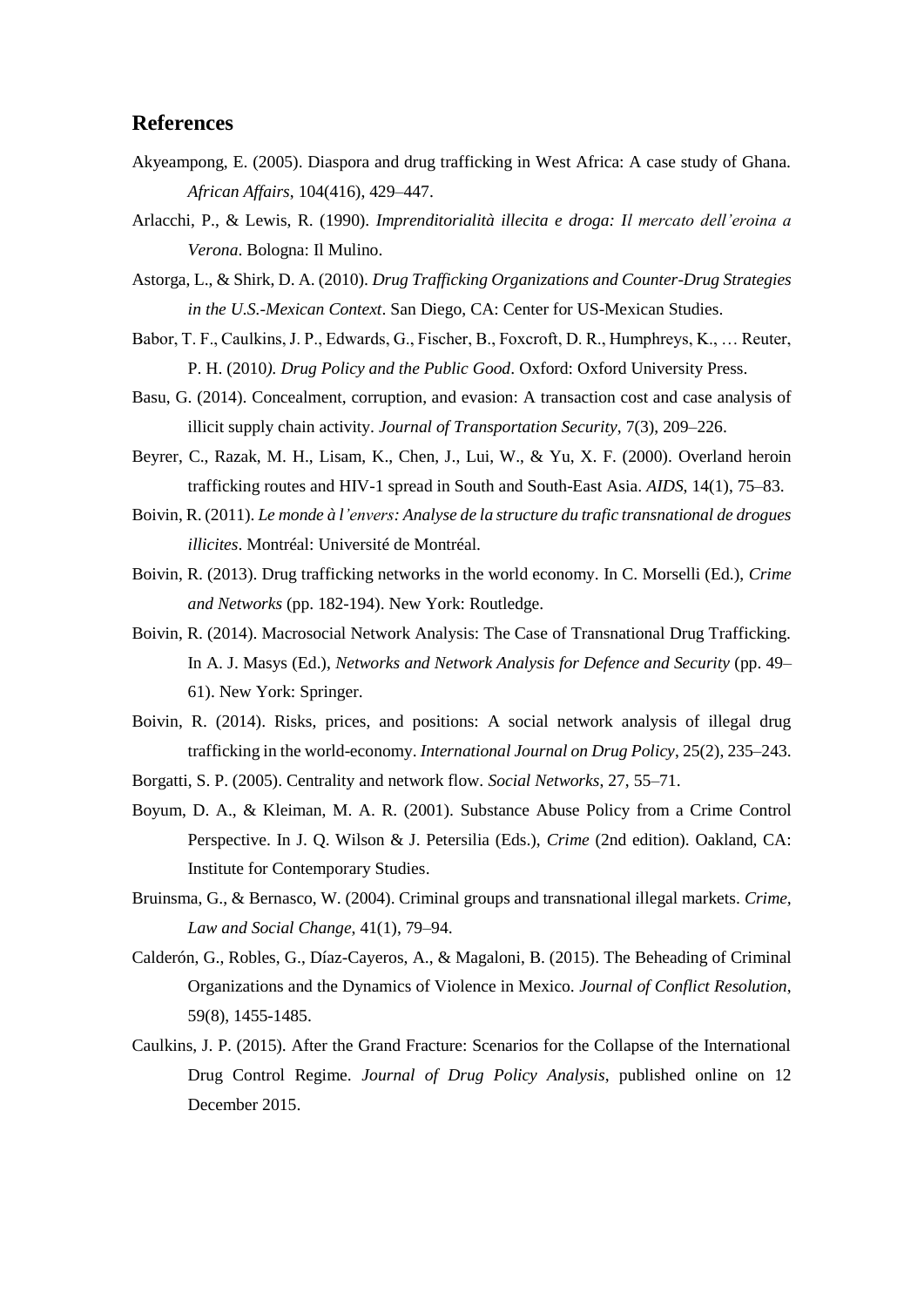- Caulkins, J. P., & Bond, B. M. (2012). Marijuana Price Gradients Implications for Exports and Export-Generated Tax Revenue for California After Legalization. *Journal of Drug Issues*, 42(1), 28–45.
- Caulkins, J. P., Crawford, G., & Reuter, P. (1993). Simulation of adaptive response: A model of drug interdiction. *Mathematical and Computer Modelling*, 17(2), 37–52.
- Caulkins, J. P., & Reuter, P. H. (1998). What Price Data Tell Us About Drug Markets. *Journal of Drug Issues*, 28(3), 593–613.
- Caulkins, J. P., & Reuter, P. H. (2010). How drug enforcement affects drug prices. *Crime and Justice*, 39(1), 213–271.
- Chalk, P. (2011). *The Latin American Drug Trade: Scope, Dimensions, Impact, and Response*. Santa Monica, CA: RAND.
- Chandra, S., & Joba, J. (2015). Transnational Cocaine and Heroin Flow Networks in Western Europe: A Comparison. *International Journal of Drug Policy*, 26(8), 772–780.
- Chi, J., Hayatdavoudi, L., Kruszona, S., & Rowe, B. (2013). *Reducing Drug Violence in Mexico: Options for Implementing Targeted Enforcement*. Los Angeles, CA: University of California, Los Angeles.
- Chouvy, P.-A. (2012). A Typology of the Unintended Consequences of Drug Crop Reduction. *Journal of Drug Issues*, 43(2), 216–230.
- Ciccarone, D. (2009). Heroin in brown, black and white: Structural factors and medical consequences in the U.S. heroin market. *International Journal of Drug Policy*, 20(3), 277–282.
- Collins, J. (2014). The Economics of a New Global Strategy. In J. Collins (Ed.), *Ending the Drug Wars* (pp. 8–15). London: The London School of Economics and Political Science.
- Combes, P.-P., Lafourcade, M., & Mayer, T. (2005). The trade-creating effects of business and social networks: Evidence from France. *Journal of International Economics*, 66(1), 1– 29.
- Corso, P. S., Mercy, J. A., Simon, T. R., Finkelstein, E. A., & Miller, T. R. (2007). Medical Costs and Productivity Losses Due to Interpersonal and Self-Directed Violence in the United States. *American Journal of Preventive Medicine,* 32(6), 474–482.
- Council of the European Union. (2012) EU Drugs Strategy (2013-20), *Official Journal of the European Union (2012/C 402/01),* 29 December 2012. Retrieved from http://eurlex.europa.eu/legal-content/EN/TXT/?uri=celex%3A52012XG1229(01)
- Curman, A. S. N., Andresen, M. A., & Brantingham, P. J. (2014). Crime and Place: A Longitudinal Examination of Street Segment Patterns in Vancouver, BC. *Journal of Quantitative Criminology*, 31(1), 127–147.
- Decker, S. H., & Townsend-Chapman, M. (2008). *Drug Smugglers on Drug Smuggling: Lessons from the Inside*. Philadelphia: Temple University Press.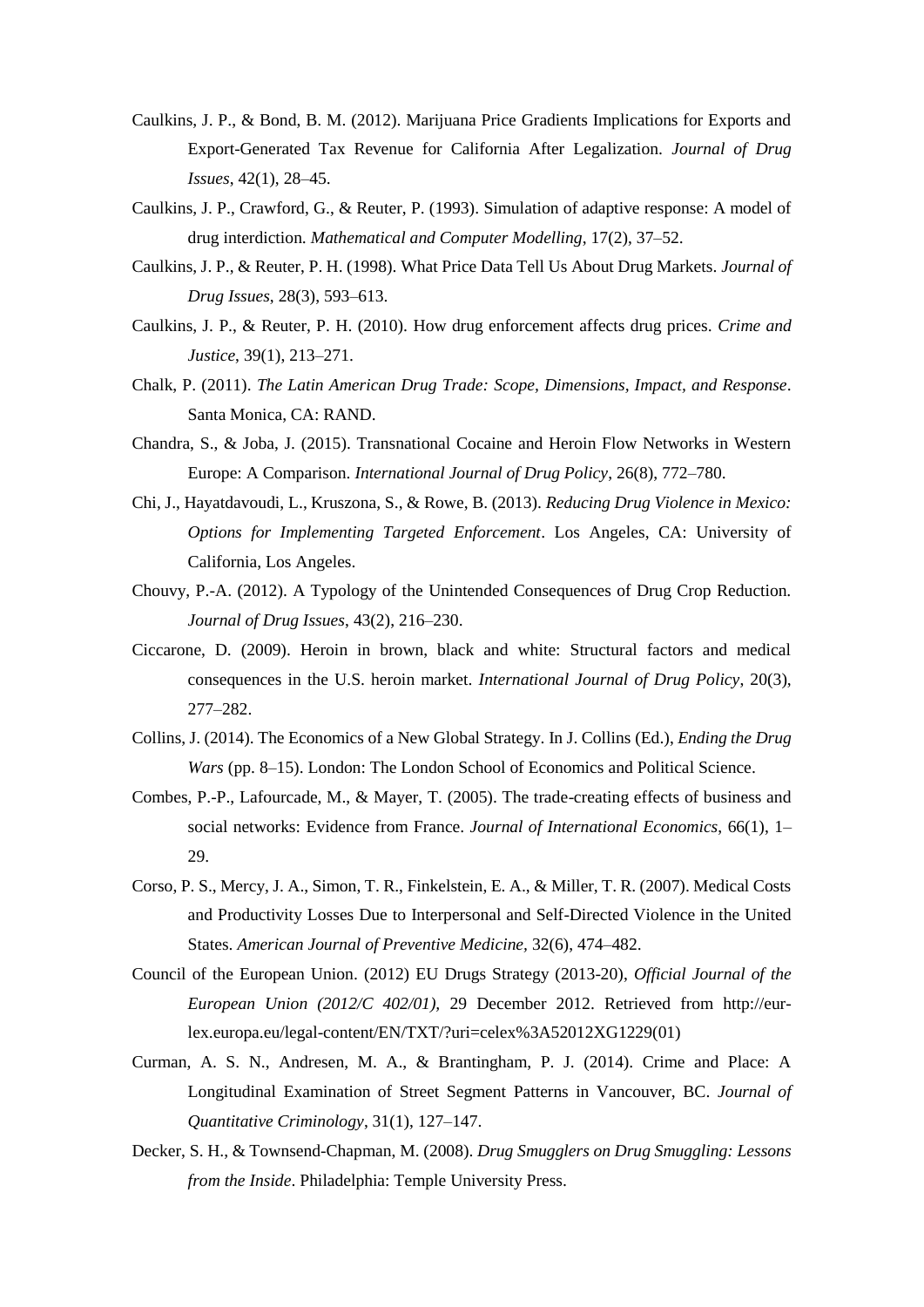- Desroches, F. (2007). Research on Upper Level Drug Trafficking: A Review. *Journal of Drug Issues*, 37(4), 827–844.
- Disdier, A.-C., & Head, K. (2008). The Puzzling Persistence of the Distance Effect on Bilateral Trade. *Review of Economics and Statistics*, 90(1), 37–48.
- Eck, J. E., Clarke, R. V., & Guerette, R. T. (2007). Risky facilities: Crime concentration in homogeneous sets of establishments and facilities. In G. Farrell, K. J. Bowers, S. D. Johnson, & M. Townsley (Eds.), *Imagination for Crime Prevention: Essays in Honour of Ken Pease* (pp. 225–264). Monsey, NY: Criminal Justice Press.
- Eck, J. E., & Maguire, E. R. (2000). *Have Changes in Policing Reduced Violent Crime? An Assessment of the Evidence*. Cambridge: Cambridge University Press.
- Egger, P. H., & Lassmann, A. (2012). The language effect in international trade: A meta-analysis. *Economics Letters*, 116(2), 221–224.
- Ellis, S. (2009). West Africa's International Drug Trade. *African Affairs*, 108(431), 171–196.
- EMCDDA. (2008). *Towards a better understanding of drug-related public expenditure in Europe*. Lisbon: European Monitoring Centre for Drugs and Drug Addiction.
- EMCDDA. (2010). *First European conference on drug supply indicators. A joint initiative to develop sustainable options for monitoring drug markets, crime and supply reduction activities*. Brussels: European Monitoring Centre for Drugs and Drug Addiction & European Commission.
- EMCDDA. (2015). *European Drug Report 2015. Trends and Developments*. Lisbon: European Monitoring Centre for Drugs and Drug Addiction.
- EMCDDA & EUROPOL. (2013). *EU Drug Markets Report: A strategic Analysis*. Lisbon: European Monitoring Centre for Drugs and Drug Addiction & EUROPOL.
- Fazey, C. (2007). International Policy on Illicit Drug Trafficking: The Formal and Informal Mechanisms. *Journal of Drug Issues*, 37(4), 755–779.
- Frankel, J., & Rose, A. (2002). An Estimate of the Effect of Common Currencies on Trade and Income. *The Quarterly Journal of Economics*, 117(2), 437–466.
- Freeman, L. (2006). *State of Siege: Drug-related Violence and Corruption in Mexico: Unintended Consequences of the War on Drugs*. Washington, DC: Washington Office on Latin America.
- Friesendorf, C. (2005). Squeezing the Balloon? United States Air Interdiction and the Restructuring of the South American Drug Industry in the 1990s. *Crime, Law and Social Change*, 44(1), 35–78.
- Ghemawat, P. (2001). Distance still matters. The hard reality of global expansion. *Harvard Business Review*, 79(8), 137–147.
- Giraldo, J. (1999). Corrupted Justice and the Schizophrenic State in Colombia. *Social Justice*, 26(4), 31–54.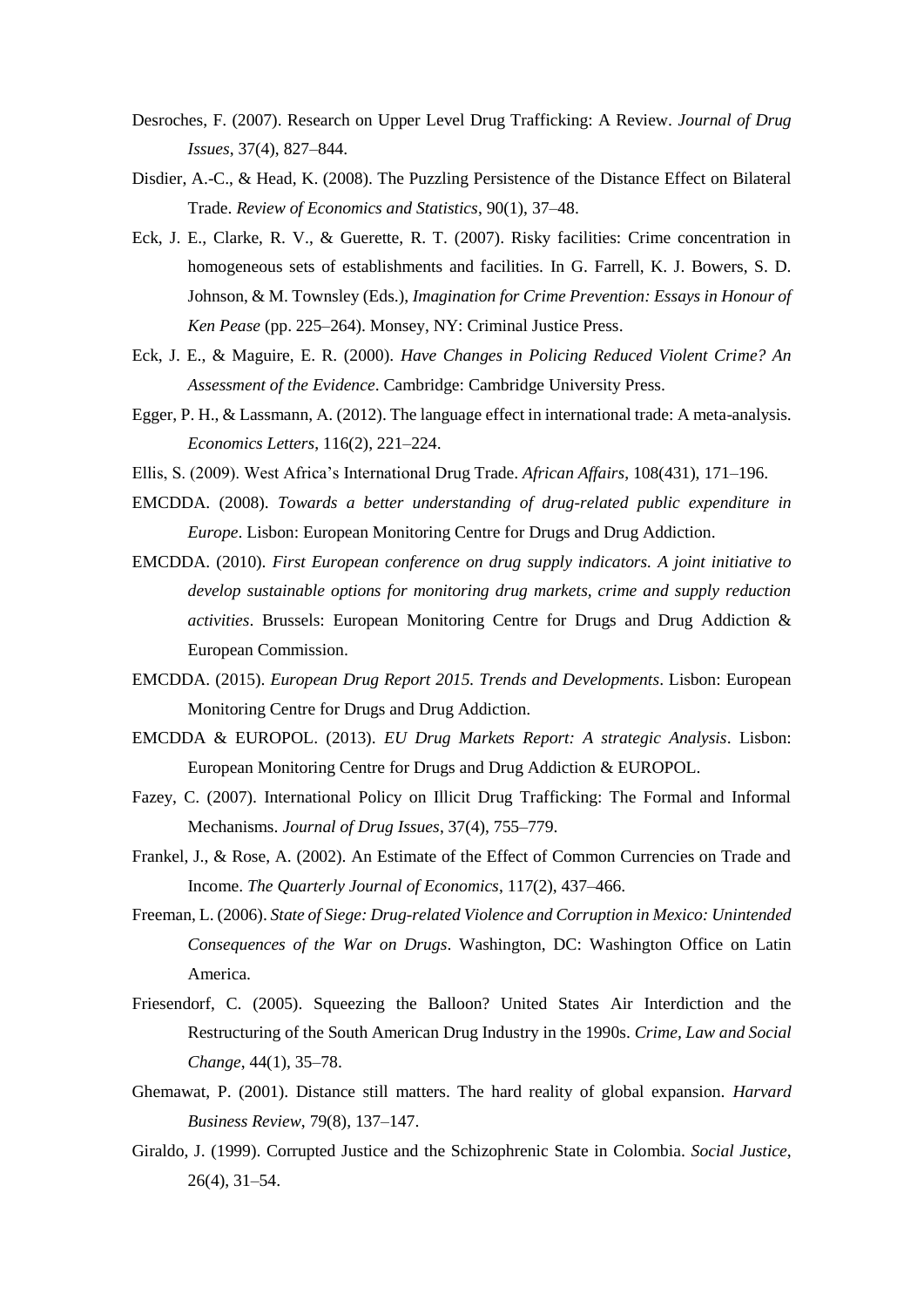- Goodreau, S. M., Handcock, M. S., Hunter, D. R., Butts, C. T., & Morris, M. (2008). A statnet Tutorial. *Journal of Statistical Software*, 24(1).
- Goodreau, S. M., Kitts, J. A., & Morris, M. (2009). Birds of a Feather, or Friend of a Friend? Using Exponential Random Graph Models to Investigate Adolescent Social Networks. *Demography*, 46, 103–125.
- Greenfield, V. A., & Paoli, L. (2012). If supply-oriented drug policy is broken, can harm reduction help fix it? Melding disciplines and methods to advance international drug-control policy. *International Journal of Drug Policy*, 23(1), 6–15.
- Guizado, Á. C. (2005). *Drug Trafficking: Perspectives from Europe, Latin America and the United States*. Bogotá: Observatorio de las Relaciones entre Europa y América Latina & Centro de Estudios Socioculturales y Internacionales.
- Handcock, M. S., Hunter, D. R., Butts, C. T., Goodreau, S. M., Krivitsky, P. N., Bender-deMoll, S., & Morris, M. (2016). statnet: Software Tools for the Statistical Analysis of Network Data (Version 2016.9). The Statnet Project. Retrieved from www.statnet.org
- Handcock, M. S., Hunter, D. R., Butts, C. T., Goodreau, S. M., & Morris, M. (2008). statnet: Software Tools for the Representation, Visualization, Analysis and Simulation of Network Data. *Journal of Statistical Software*, 24(1).
- Hawdon, J. E., & Kleiman, M. A. R. (2011). *Encyclopaedia of Drug Policy* (Vol. 2). Thousand Oaks, CA: SAGE Publications.
- Hernandez, D., & Rudolph, A. (2015). Modern day slavery: What drives human trafficking in Europe? *European Journal of Political Economy*, 38, 118–139.
- Hunter, D. R. (2007). Curved Exponential Family Models for Social Networks. *Social Networks*, 29(2), 216–230.
- Hunter, D. R., Goodreau, S. M., & Handcock, M. S. (2008). Goodness of Fit of Social Network Models. *Journal of the American Statistical Association*, 103(481), 248–258.
- Hunter, D. R., & Handcock, M. S. (2006). Inference in Curved Exponential Family Models for Networks. *Journal of Computational and Graphical Statistics*, 15(3), 565–583.
- Jensema, E. (2010). *A Matter of Substance. Fighting Drug Trafficking with a Substance–Oriented Approach*. Amsterdam: Transnational Institute.
- Keefer, P., Loayza, N., & Soares, R. (2008). *The Development Impact of the Illegality of Drug Trade*. Washington, DC: The World Bank.
- Kenney, M. (2007). The Architecture of Drug Trafficking: Network Forms of Organisation in the Colombian Cocaine Trade. *Global Crime*, 8(3), 233–259.
- Kilmer, B., & Hoorens, S. (2010). *Understanding illicit drug markets, supply-reduction efforts, and drug-related crime in the European Union*. Santa Monica, CA: RAND.
- Kilmer, B., Reuter, P. H., & Giommoni, L. (2015). What can be learned from cross-national comparisons of data on illegal drugs? *Crime and Justice*, 44(1), 227–296.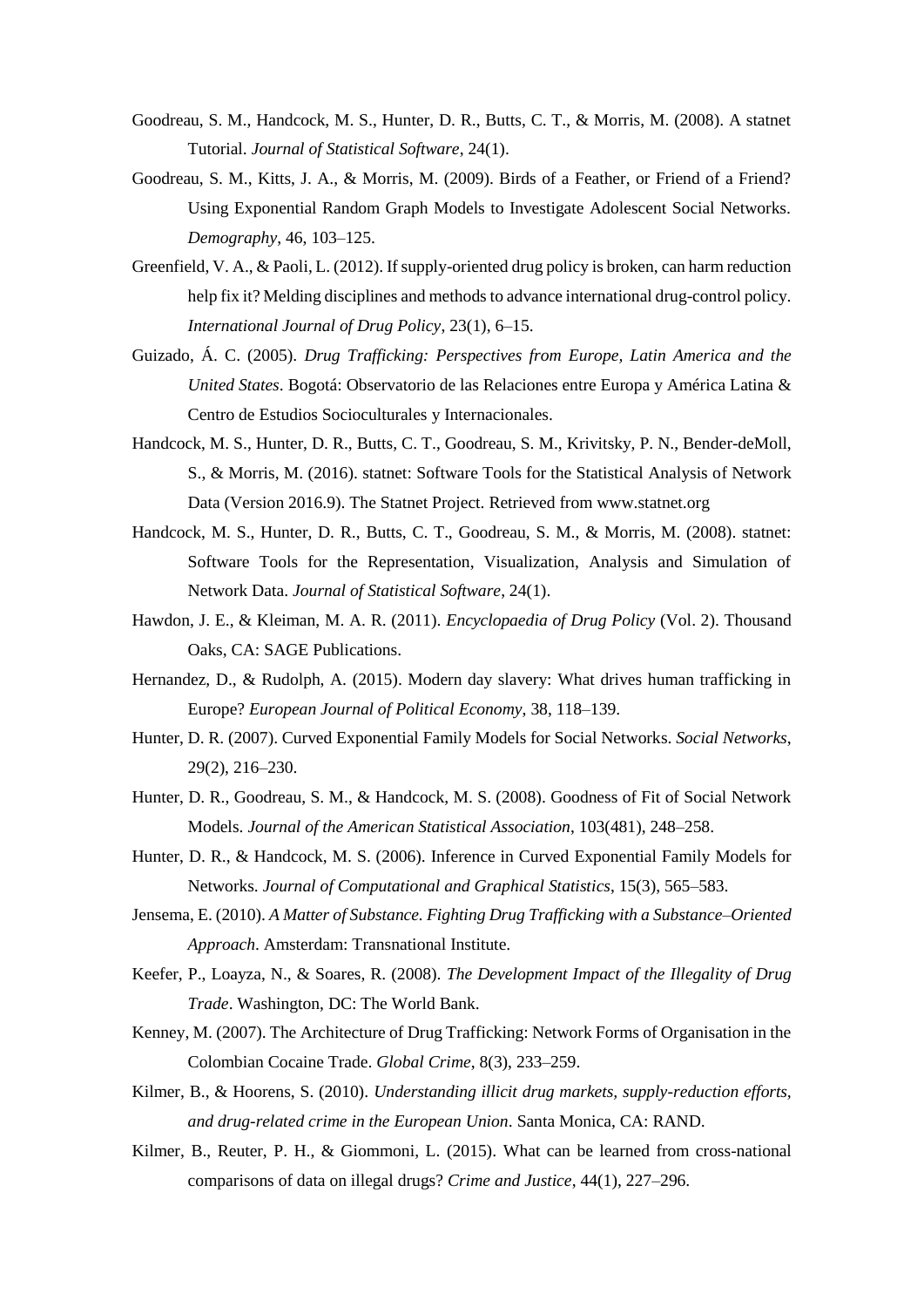- Kleemans, E. R. (2013). Organized crime and the visible hand: A theoretical critique on the economic analysis of organized crime. *Criminology and Criminal Justice*, 13(5), 615– 629.
- Kleemans, E. R., & van De Bunt, H. G. (1999). The social embeddedness of organized crime. *Transnational Organized Crime*, 5(1), 19–36.
- Kleiman, M. A. R. (2011). Surgical Strikes in the Drug Wars. Smarter Policies for Both Sides of the Border. *Foreign Affairs*, 90(5), 89–101.
- Kleiman, M. A. R., Caulkins, J. P., Hawken, A., & Kilmer, B. (2012). Eight Questions for Drug Policy Research. *Issues in Science and Technology*, 28(4), 79–88.
- Kostakos, P. A., & Antonopoulos, G. A. (2010). The "good," the "bad" and the "Charlie": The business of cocaine smuggling in Greece. *Global Crime*, 11(1), 34–57.
- Kuziemko, I., & Levitt, S. D. (2004). An empirical analysis of imprisoning drug offenders. *Journal of Public Economics*, 88(9–10), 2043–2066.
- Lahaie, E., Janssen, E., & Cadet-Taïrou, A. (2016). Determinants of heroin retail prices in metropolitan France: Discounts, purity and local markets. *Drug and Alcohol Review*, 35(5), 597-604.
- Lameli, A., Nitsch, V., Südekum, J., & Wolf, N. (2013). *Same Same but Different: Dialects and Trade* (CESIFO Working Paper No. 4245). Munich: Center for Economic Studies & Ifo Institute.
- Lee, C. W., & Park, S. (2016). Does Religious Similarity Matter in International Trade in Services? *The World Economy*, 39(3), 409–425.
- MacCoun, R., & Reuter, P. (2001). *Drug War Heresies: Learning from Other, Vices, Times, & Places*. New York, NY: Cambridge University Press.
- Manski, C. F., Pepper, J. V., & Thomas, Y. F. (1999). *Assessment of Two Cost-Effectiveness Studies on Cocaine Control Policy*. Washington, DC: The National Academies Press.
- Mayer, T., & Zignago, S. (2011). *Notes on CEPII's distances measures: The GeoDist database*. Paris: Centre d'etudes prospectives et d'informations internationals.
- Mejía, D., & Restrepo, P. (2014). Why is Strict Prohibition Collapsing? A Perspective from Producer and Transit Countries. In J. Collins (Ed.), *Ending the Drug Wars* (pp. 26-32). London: The London School of Economics and Political Science.
- Miron, J. A. (1999). Violence and the U.S. prohibitions of drugs and alcohol. *American Law and Economics Review*, 1(1), 78–114.
- Mora, F. O. (1996). Victims of the Balloon Effect: Drug Trafficking and U.S. Policy in Brazil and the Southern Cone of Latin America. *The Journal of Social, Political, and Economic Studies*, 21(2), 115-140.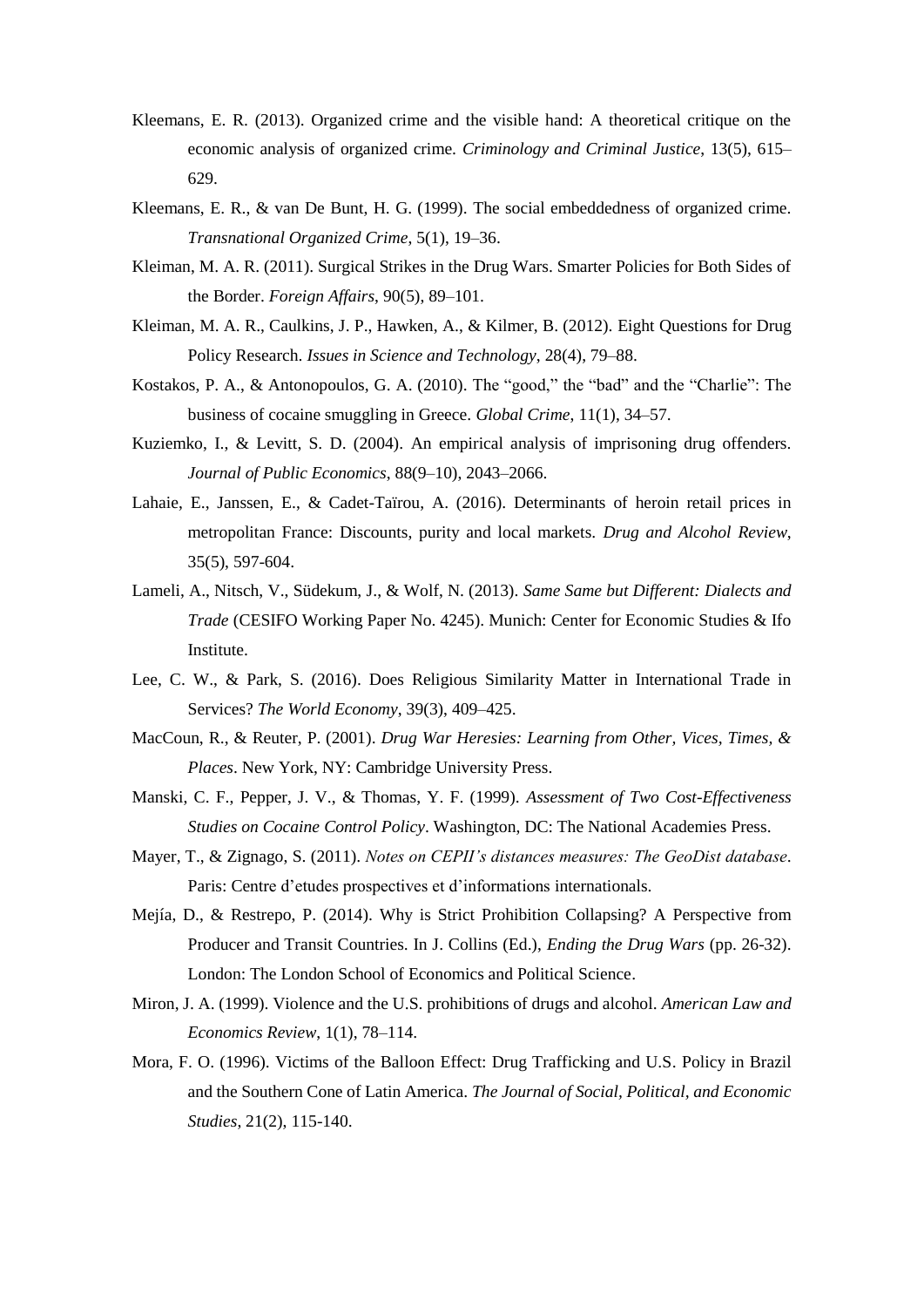- Moser, C. O. N., Lister, S., McIlwaine, C., Shrader, E., & Tornqvist, A. (1999). *Violence in Colombia: Building Sustainable Peace and Social Capital*. Washington, DC: The World Bank.
- ONDCP. (2016). *The International Heroin Market*. Retrieved on August 9, 2016, from https://www.whitehouse.gov/ondcp/global-heroin-market
- Osorio, J. (2015). The Contagion of Drug Violence: Spatiotemporal Dynamics of the Mexican War on Drugs. *Journal of Conflict Resolution*, 59(8), 1403–1432.
- Paoli, L. (2002). The paradoxes of organized crime. *Crime, Law and Social Change*, 37, 51–97.
- Paoli, L., Greenfield, V. A., & Reuter, P. (2009). *The World Heroin Market: Can Supply Be Cut?* Oxford: Oxford University Press.
- Paoli, L., & Reuter, P. H. (2008). Drug Trafficking and Ethnic Minorities in Western Europe. *European Journal of Criminology*, 5(1), 13–37.
- Papachristos, A. V., Hureau, D. M., & Braga, A. A. (2013). The Corner and the Crew: The Influence of Geography and Social Networks on Gang Violence. *American Sociological Review*, 78(3), 417–447.
- Pollack, H. A., & Reuter, P. (2014). Does tougher enforcement make drugs more expensive? *Addiction*, 109(12), 1959–1966.
- Prashantham, S., Dhanaraj, C., & Kumar, K. (2015). Ties That Bind: Ethnic Ties and New Venture Internationalization. *Long Range Planning*, 48(5), 317–333.
- R Core Team (2016). R: A Language and Environment for Statistical Computing (Version 3.3.1). Vienna: R Foundation for Statistical Computing. Retrieved from www.Rproject.orgRauch, J. E. (1999). Networks versus markets in international trade. *Journal of International Economics*, 48(1), 7–35.
- Rauch, J. E., & Trindade, V. (2002). Ethnic Chinese Networks in International Trade. *The Review of Economics and Statistics*, 84(1), 116–130.
- Rengert, G., Chakravorty, S., Bole, T., & Henderson, K. (2000). A geographic analysis of illegal drug markets. In Natarajan, M., Hough, M. (Eds.), *Illegal Drug Markets: From Research to Prevention Policy* (pp. 219–239). Monsey, NY: Criminal Justice Press.
- Rengert, G. F., Ratcliffe, J. H., & Chakravorty, S. (2005). *Policing Illegal Drug Markets: Geographic Approaches to Crime Reduction*. Monsey, NY: Criminal Justice Press.
- Reuter, P. H. (1985). *The Organization of Illegal Markets: An Economic Analysis*. Washington DC: National Institute of Justice.
- Reuter, P. H. (2014). The Mobility of drug Trafficking. In J. Collins (Ed.), *Ending the Drug Wars*  (pp. 33-40). London: The London School of Economics and Political Science.
- Reuter, P. H., & Greenfield, V. (2001). Measuring Global Drug Markets. How good are the numbers and why should we care about them? *World Economics*, 2(4), 159–173.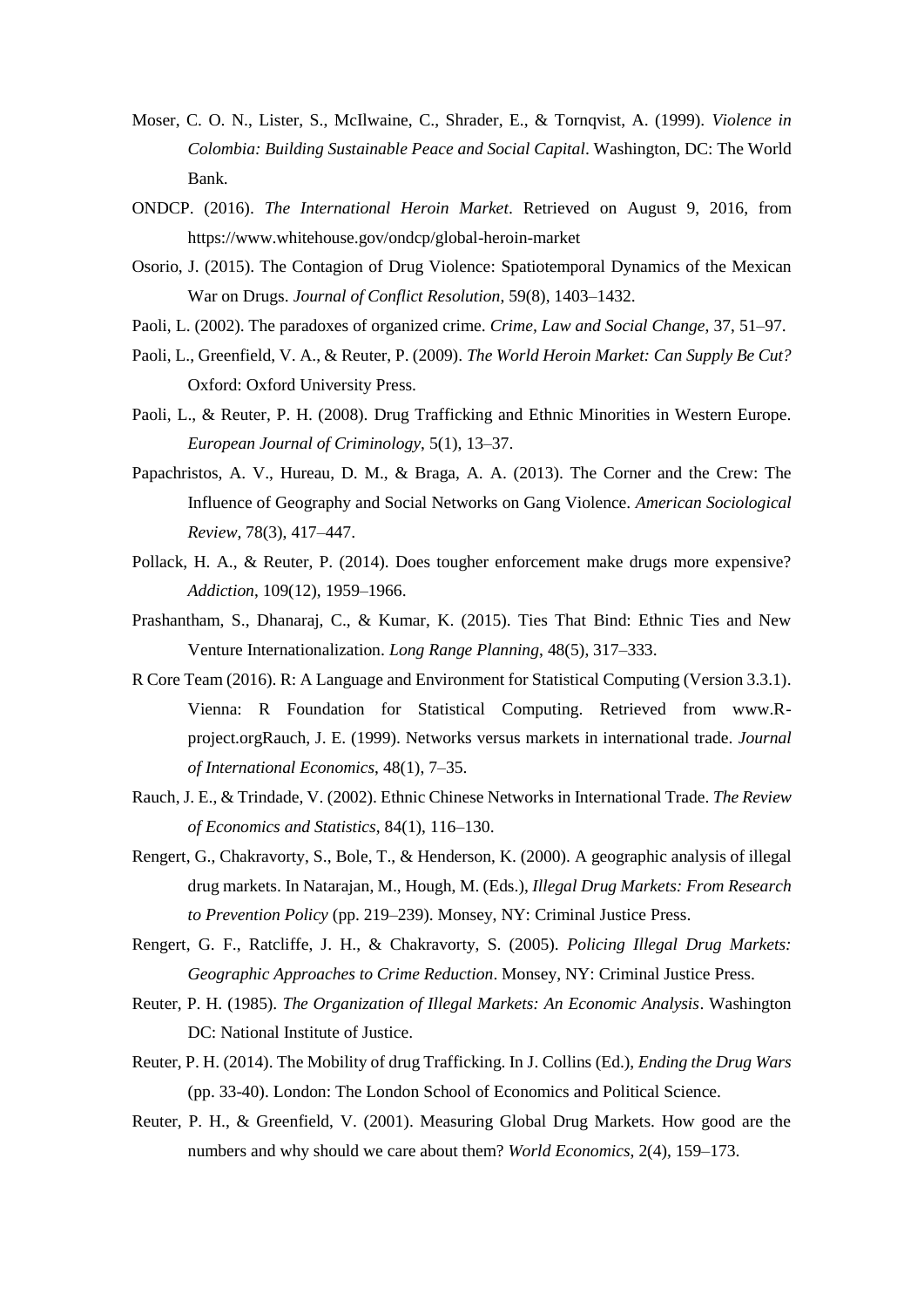- Reuter, P. H., & Kleiman, M. A. R. (1986). Risks and Prices: An Economic Analysis of Drug Enforcement. *Crime and Justice*, 7, 289–340.
- Rigter, H. (2006). What drug policies cost: Drug policy spending in the Netherlands in 2003. *Addiction*, 101(3), 323–329.
- Riley, K. J. (1998). Homicide and Drugs: A Tale of Six Cities. *Homicide Studies*, 2(2), 176–205.
- Rios, V. (2013). Why did Mexico become so violent? A self-reinforcing violent equilibrium caused by competition and enforcement. *Trends in Organized Crime*, 16(2), 138–155.
- Robins, G., Pattison, P., Kalish, Y., & Lusher, D. (2007). An Introduction to Exponential Random Graph (p\*) Models for Social Networks. *Social Networks*, 29, 173–191.
- Ruggiero, V., & Khan, K. (2007). The organisation of drug supply: South Asian criminal enterprise in the UK. *Asian Journal of Criminology*, 2(2), 163–177.
- Savona, E. U., & Riccardi, M. (Eds.). (2015). *From illegal markets to legitimate businesses: The portfolio of organised crime in Europe*. Trento: Transcrime - Università degli Studi di Trento.
- Seccombe, R. (1995). Squeezing the balloon: International drugs policy. *Drug and Alcohol Review*, 14(3), 311–316.
- Sgrignoli, P., Metulini, R., Schiavo, S., & Riccaboni, M. (2015). The Relation between Global Migration and Trade Networks. *Physica A: Statistical Mechanics and Its Applications*, 417, 245–260.
- Sherman, L. W., Gartin, P. R., & Buerger, M. E. (1989). Hot Spots of Predatory Crime: Routine Activities and the Criminology of Place. *Criminology*, 27(1), 27–56.
- Sherman, L. W., Gottfredson, D. C., MacKenzie, D. L., Eck, J., Reuter, P., & Bushway, S. D. (1998). *Preventing Crime: What Works, What Doesn't, What's Promising*. Washington, DC: National Institute of Justice.
- Singer, M. (2008). Drugs and development: The global impact of drug use and trafficking on social and economic development. *International Journal of Drug Policy*, 19(6), 467–478.
- Smith, W. R., Frazee, S. G., & Davison, E. L. (2000). Furthering the Integration of Routine Activity and Social Disorganization Theories: Small Units of Analysis and the Study of Street Robbery as a Diffusion Process. *Criminology*, 38(2), 489–524.
- Soares, R. R. (2004). Development, crime and punishment: Accounting for the international differences in crime rates. *Journal of Development Economics*, 73(1), 155–184.
- Soudijn, M. R. J., & Kleemans, E. R. (2009). Chinese organized crime and situational context: Comparing human smuggling and synthetic drugs trafficking. *Crime, Law and Social Change*, 52(5), 457.
- The PRS Group, Inc. (2015). The International Country Risk Guide. Retrieved from http://www.prsgroup.com/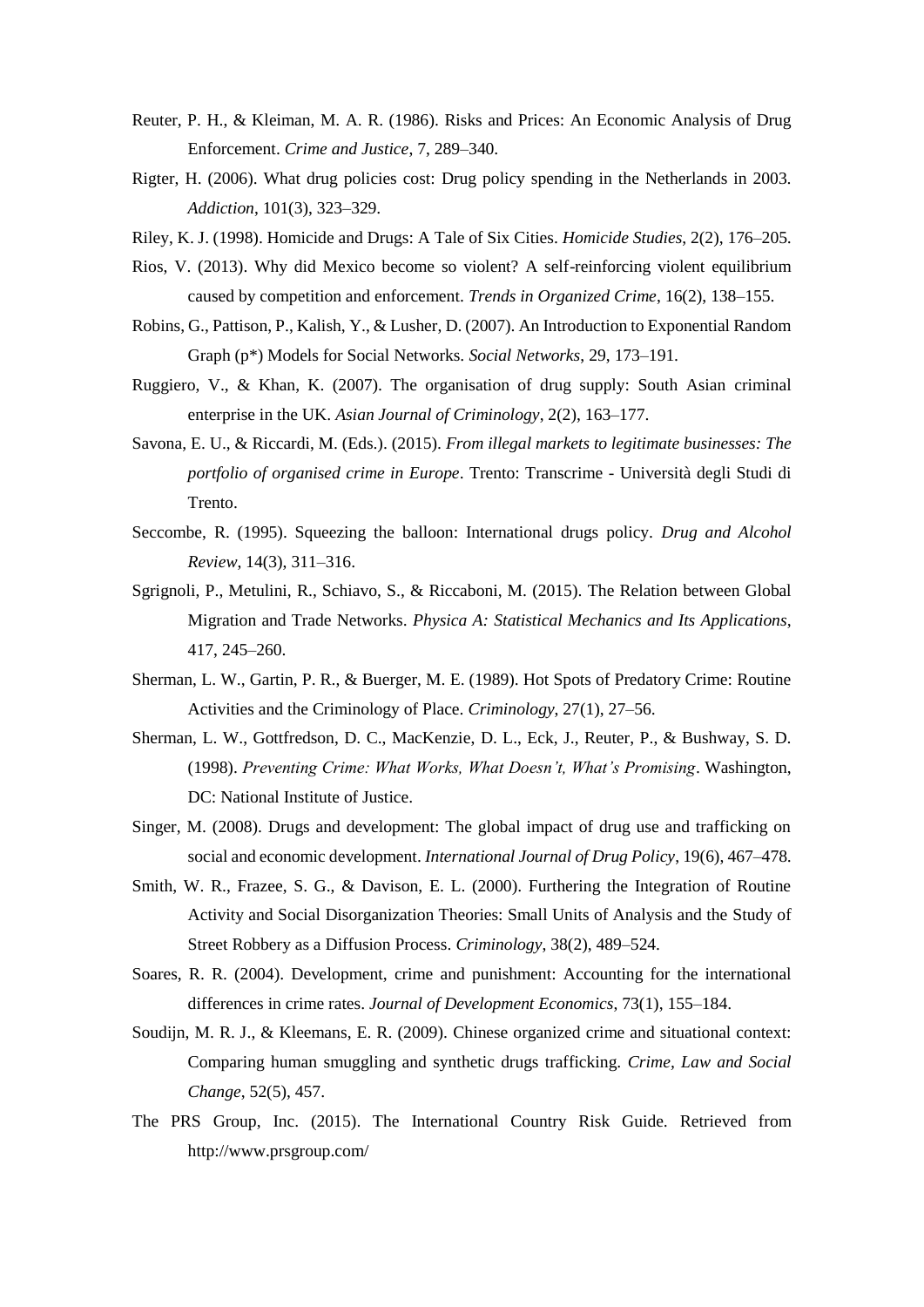- Thoumi, F. E. (1999). Role of the State, Social Institutions and Social Capital in Determining Competitive Advantage in Illegal Drugs in the Andes. *Transnational Organized Crime*, 5(1), 67–96.
- Thoumi, F. E. (2002). Illegal Drugs in Colombia: From Illegal Economic Boom to Social Crisis. *Annals of the American Academy of Political and Social Science*, 582, 102–116.
- Trumbore, P. F., & Woo, B. (2014). Smuggler's Blues: Examining Why Countries Become Narcotics Transit States Using the New International Narcotics Production and Transit (INAPT) Data Set. *International Interactions*, 40(5), 763-787.
- UNDCP. (1998). *Economic and Social Consequences of Drug Abuse and Illicit Trafficking*. Vienna: United Nations International Drug Control Programme.
- UNODC. (2007). *Cocaine trafficking in West Africa. A threat to stability and development*. Vienna: United Nation Office on Drugs and Crime.
- UNODC. (2010). *World Drug Report 2010*. Vienna: United Nation Office on Drugs and Crime.
- UNODC. (2013). *Transnational Organized Crime in West Africa: A Threat Assessment*. Vienna: United Nation Office on Drugs and Crime.
- UNODC. (2014a). *Individual Drug Seizures*. Retrieved on October 12, 2014, from https://data.unodc.org/#state:0
- UNODC. (2014b). *The illicit drug trade through south-eastern Europe*. Vienna: United Nation Office on Drugs and Crime.
- UNODC. (2015a). *Afghanistan opiate trafficking through the Southern Route*. Vienna: United Nations Office on Drug and Crime.
- UNODC. (2015b). *Composition of macro geographical (continental) regions, geographical subregions, and selected economic and other groupings*. Vienna: United Nations Office on Drug and Crime. Retrieved from http://unstats.un.org/unsd/methods/m49/m49regin.htm
- UNODC. (2015c). Drug Money: The illicit proceeds of opiates trafficked on the Balkan route. Vienna: United Nation Office on Drugs and Crime.
- UNODC. (2015d). *World Drug Report 2015*. Vienna: United Nation Office on Drugs and Crime.
- van Amsterdam, J., Nutt, D., Phillips, L., & van den Brink, W. (2015). European rating of drug harms. *Journal of Psychopharmacology*, 29(6), 655–660.
- Van Dijk, J. (2007). *The World of Crime: Breaking the Silence on Problems of Security, Justice and Development Across the World*. Thousand Oaks, CA: SAGE Publications.
- van Duyne, P. C. (1993). Organized crime markets in a turbulent Europe. *European Journal on Criminal Policy and Research*, 1(3), 10–30.
- von Lampe, K. (2012). Transnational organized crime challenges for future research. *Crime, Law and Social Change*, 58(2), 179–194.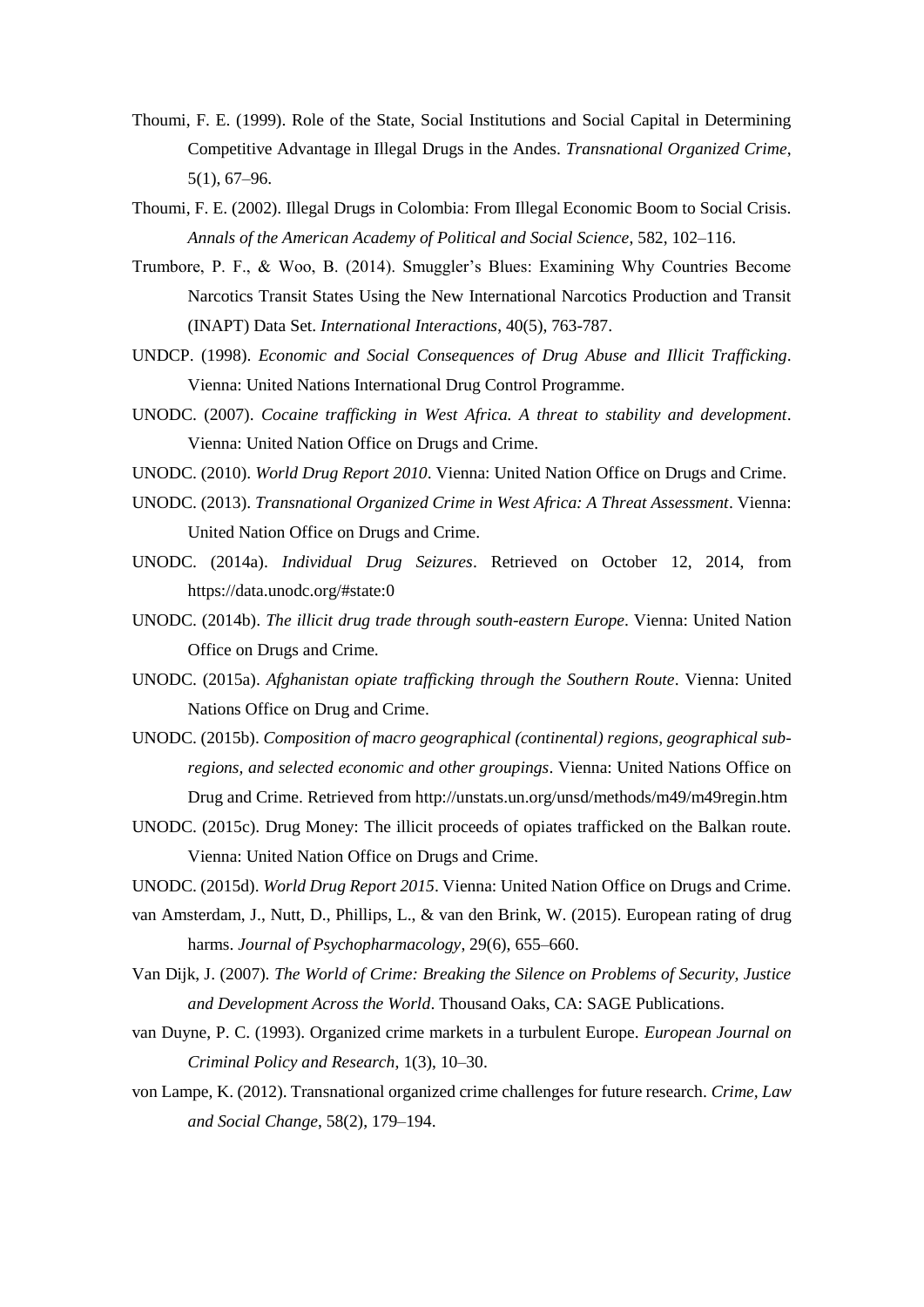- von Lampe, K. (2013). Transnational Organized Crime in Europe. In J. S. Albanese, & P. L. Reichel (Eds.), *Transnational Organized Crime: An Overview in Six Continents* (pp. 75- 92. Thousand Oaks, CA: SAGE Publications.
- Ward, M. D., Ahlquist, J. S., & Rozenas, A. (2013). Gravity's Rainbow: A dynamic latent space model for the world trade network. *Network Science*, 1(1), 95–118.
- Wasserman, S., & Faust, K. (1994). *Social Network Analysis: Methods and Applications*. Cambridge: Cambridge University Press.
- Weisburd, D. (2015). The Law of Crime Concentration and the Criminology of Place. *Criminology*, 53(2), 133–157.
- Weisburd, D., & Amram, S. (2014). The law of concentrations of crime at place: the case of Tel Aviv-Jaffa. *Police Practice and Research*, 15(2), 101–114.
- Weisburd, D., Groff, E. R., & Yang, S.-M. (2012). *The Criminology of Place: Street Segments and Our Understanding of the Crime Problem*. Oxford: Oxford University Press.
- Weisburd, D., Groff, E. R., & Yang, S.-M. (2013). Understanding and Controlling Hot Spots of Crime: The Importance of Formal and Informal Social Controls. *Prevention Science*, 15(1), 31–43.
- Werb, D., Rowell, G., Guyatt, G., Kerr, T., Montaner, J., & Wood, E. (2011). Effect of drug law enforcement on drug market violence: A systematic review. *International Journal of Drug Policy*, 22(2), 87–94.
- Wikström, P.-O. H. (2012). *Breaking Rules: The Social and Situational Dynamics of Young People's Urban Crime*. Oxford: Oxford University Press.
- Williams, P. (2001). Transnational criminal networks. In J. Arquilla & D. Ronfeldt (Eds.), *Networks and Netwars: The Future of Terror, Crime, and Militancy* (pp. 61–97). Santa Monica, CA: RAND.
- Windle, J., & Farrell, G. (2012). Popping the balloon effect: Assessing drug law enforcement in terms of displacement, diffusion, and the containment hypothesis. *Substance Use & Misuse*, 47(8–9), 868–876.
- Zaitch, D. (2002). *Trafficking Cocaine: Colombian Drug Entrepreneurs in the Netherlands*, The Hague: Springer.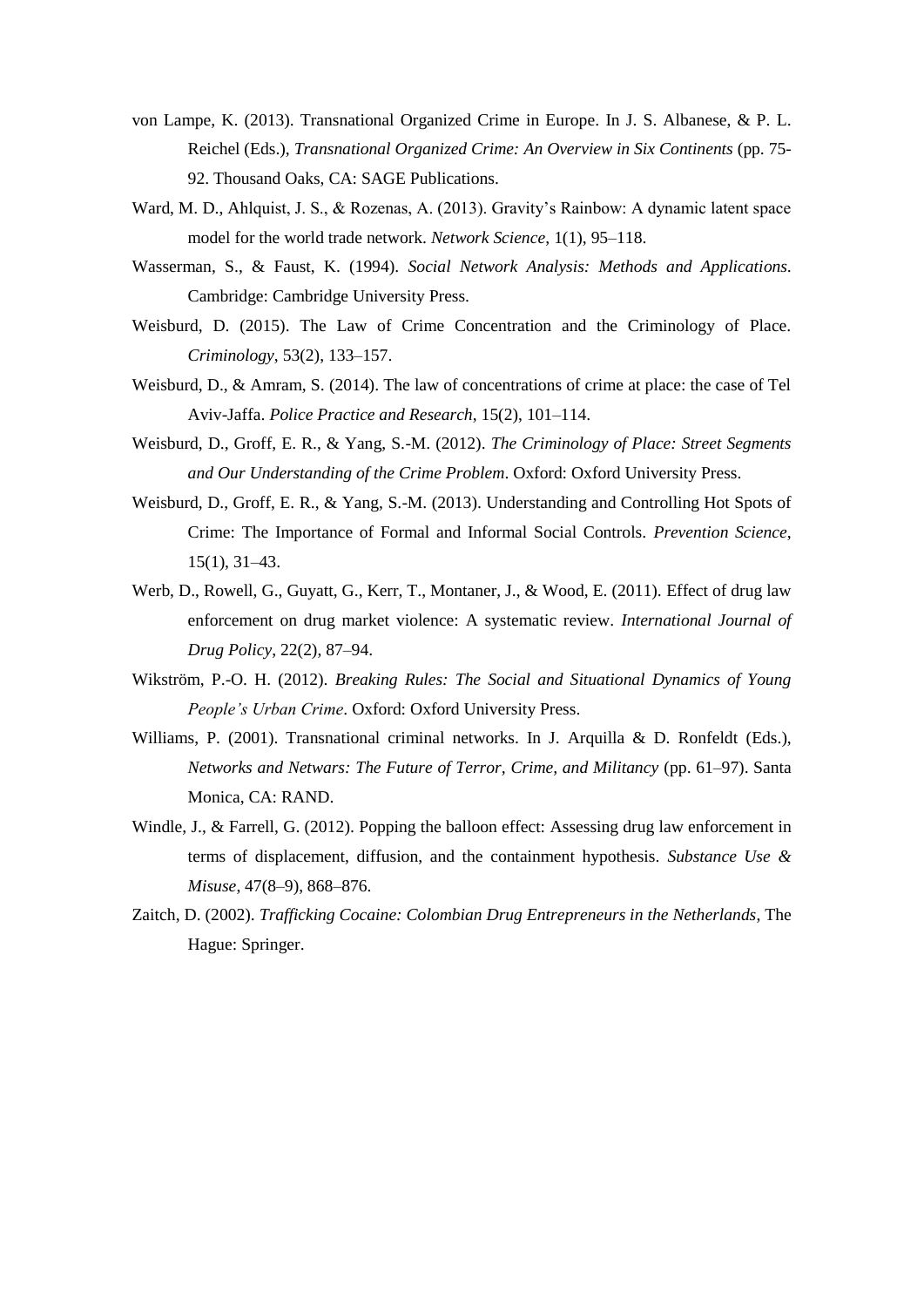# **Figures and tables**

| Country         | <b>Date</b> | <b>Quantity (kg)</b> | <b>Producing</b><br>country | <b>Departure</b><br>country | <b>Destination</b><br>country |
|-----------------|-------------|----------------------|-----------------------------|-----------------------------|-------------------------------|
| United          | 4/22/2011   | 130                  | Afghanistan                 | Pakistan                    | United                        |
| Kingdom         |             |                      |                             |                             | Kingdom                       |
| Pakistan        | 10/9/2011   | 15                   | Afghanistan                 | Pakistan                    | Belgium                       |
| .               | .           | .                    | .                           | .                           | .                             |
| <b>Bulgaria</b> | 2/19/2010   | 86                   |                             | <b>Bulgaria</b>             | <b>Netherlands</b>            |
| Spain           | 8/18/2010   | 18                   |                             | Belgium                     | Spain                         |
| .               | .           | .                    | $\cdot$                     | .                           | .                             |
| Portugal        | 10/1/2009   | 23                   |                             | <b>Netherlands</b>          | Portugal                      |
| Pakistan        | 1/17/2009   | 18                   | Afghanistan                 | Pakistan                    | Nigeria                       |
| Pakistan        | 3/26/2009   | 8.5                  | Afghanistan                 | Pakistan                    | United                        |
|                 |             |                      |                             |                             | Kingdom                       |
| Spain           | 3/29/2007   | 7                    | Afghanistan                 | Turkey                      | Spain                         |
| .               | .           | $\cdot\cdot\cdot$    | $\cdots$                    | .                           | .                             |
| Source: UNODC   |             |                      |                             |                             |                               |

| Table 1. Example of the IDS dataset structure between 2007 and 2012 |  |  |  |
|---------------------------------------------------------------------|--|--|--|
|---------------------------------------------------------------------|--|--|--|

Table 2. Independent variables

| <b>Dimension</b>              | Variable                                                                                                          | <b>Source</b>                                                       | Period              | Type* |
|-------------------------------|-------------------------------------------------------------------------------------------------------------------|---------------------------------------------------------------------|---------------------|-------|
| <b>Risk of</b><br>enforcement | Police agents, rate per<br>100,000 population<br>Seizures, rate on 100,000<br>population<br>Control of corruption | <b>UNODC</b><br>Authors' elaboration on<br>UNODC data<br>World Bank | 2009-2012<br>(avg.) | N     |
|                               | Law and order index                                                                                               | <b>International Country</b><br>Risk Guide                          | 2009                | N     |
| <b>Profits</b>                | Wholesale price mark-ups                                                                                          | Authors' elaboration on<br>UNODC data                               | 2009-2012<br>(avg.) | R     |
|                               | Users                                                                                                             | <b>UNODC</b>                                                        | 2009-2012           | N     |
| Geographic                    | Border adjacency                                                                                                  | <b>CEPII</b>                                                        | NA.                 | R     |
| distance                      | Weighted distance                                                                                                 | <b>CEPII</b>                                                        | <b>NA</b>           | R     |
| <b>Social distance</b>        | Migrants                                                                                                          | <b>UNGMD</b>                                                        | 2010                | R     |
|                               | Language spoken by at least<br>9% of the population                                                               | <b>CEPII</b>                                                        | 2000-2008           | R     |
|                               | Colonial relationship                                                                                             | <b>CEPII</b>                                                        | NA.                 | R     |

Source: authors' elaboration

 $*R$  = relational attribute data; N = nodal attribute data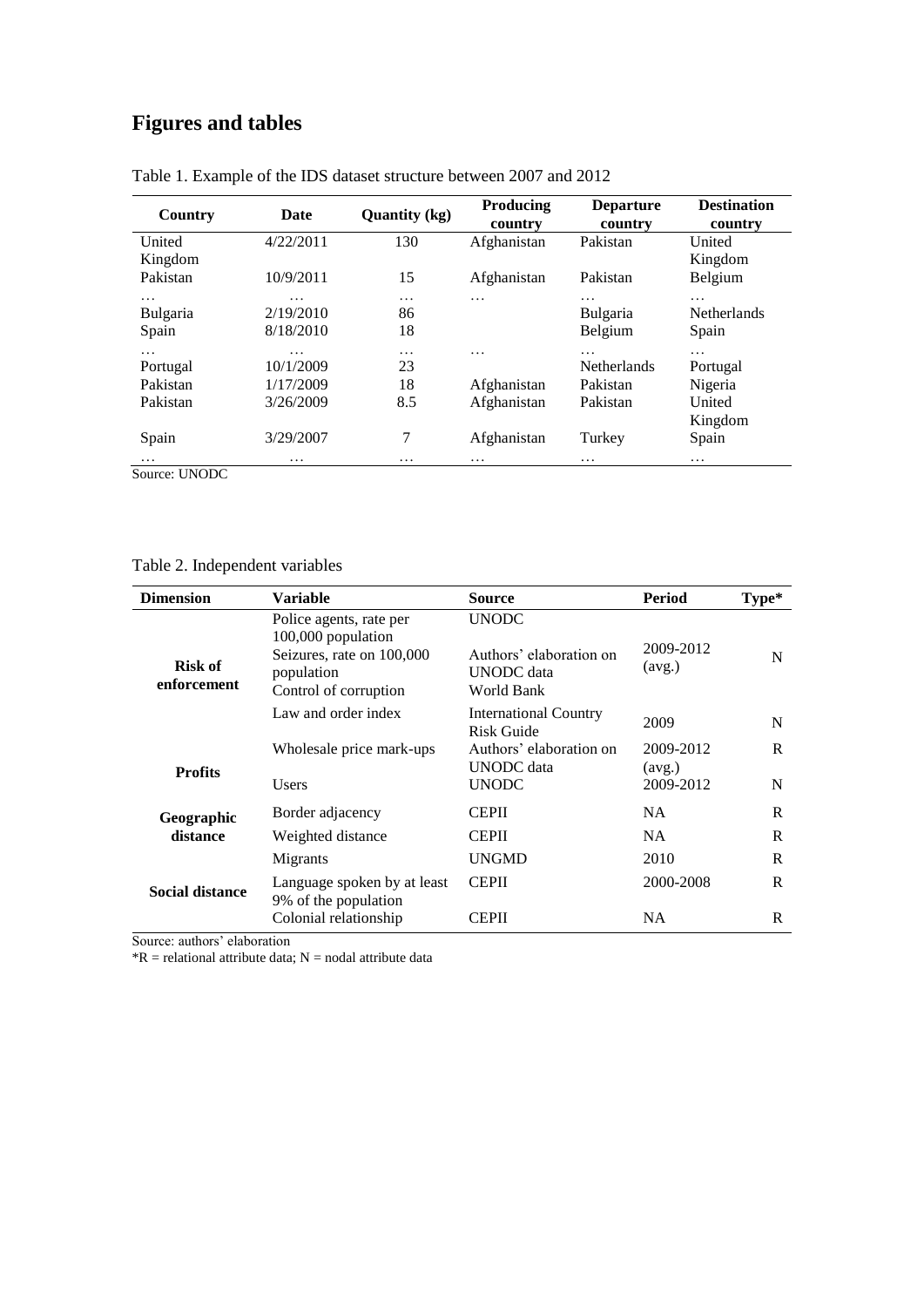Table 3. Network statistics

| <b>Measures</b>                 | <b>Statistics</b> |
|---------------------------------|-------------------|
| Size                            | 61                |
| Edge count                      | 187               |
| Density                         | 0.051             |
| Mean degree                     | 6.131             |
| Mean in-degree                  | 3.066             |
| In-degree centralization        | 0.185             |
| Out-degree centralization       | 0.389             |
| Flow betweenness centralization | 0.161             |

Figure 1. The heroin trafficking network to Europe



Figure 2. In-degree and out-degree distribution of the heroin trafficking network

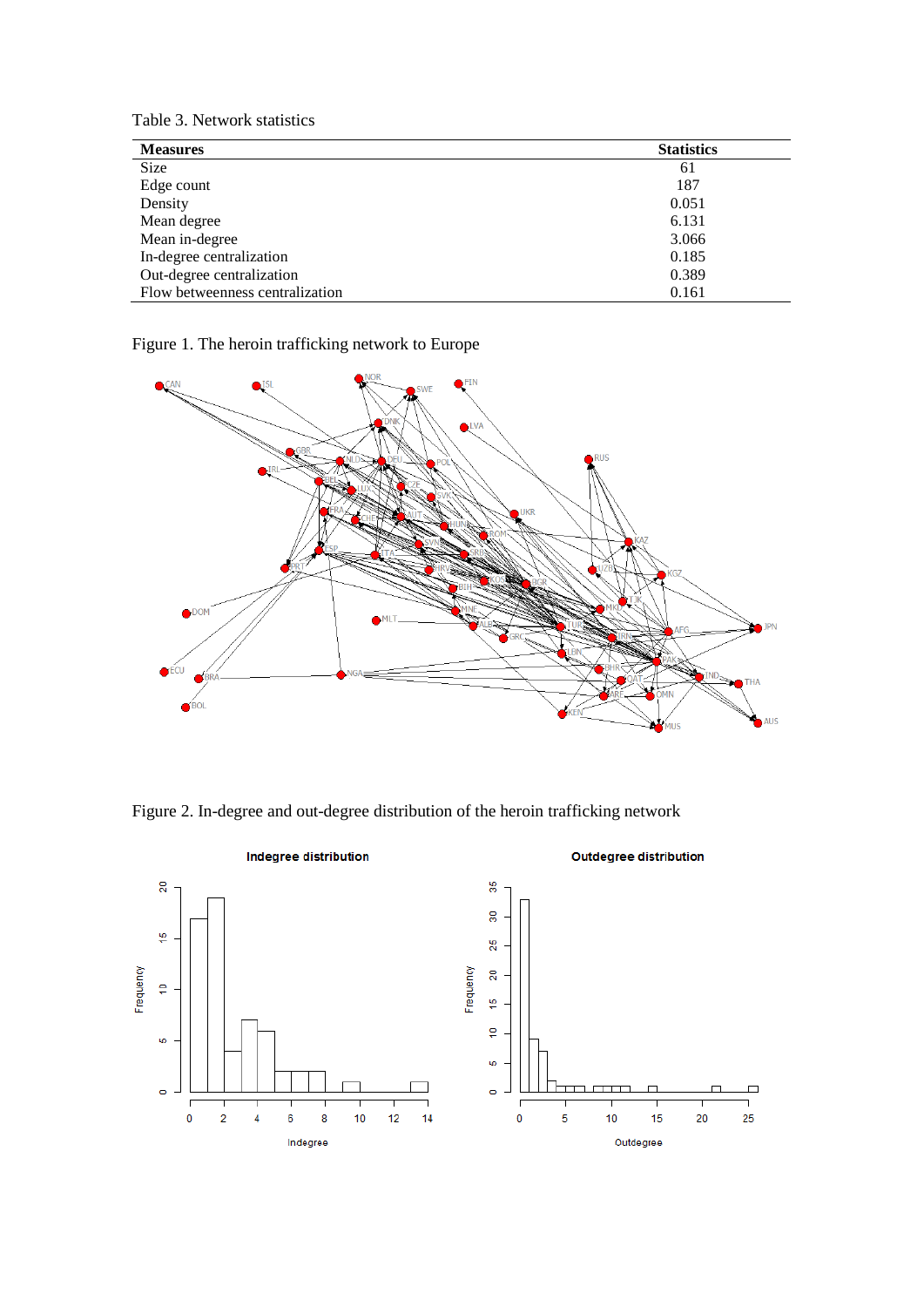|                             | <b>Model 1</b>    |           | <b>Model 2</b>                    |          | Model 3                           |          |
|-----------------------------|-------------------|-----------|-----------------------------------|----------|-----------------------------------|----------|
|                             | OR (CI)           | <b>SE</b> | OR (CI)                           | $\rm SE$ | OR (CI)                           | $\rm SE$ |
| <b>Edge statistic</b>       | ***<br>0.054      | 0.075     | ***<br>0.005                      | 0.577    | ***<br>0.005                      | 0.602    |
|                             | $(0.046 - 0.062)$ |           | $(0.002 - 0.017)$                 |          | $(0.002 - 0.018)$                 |          |
| <b>Police agents</b>        |                   |           | 1.000                             | 0.000    |                                   |          |
|                             |                   |           | $(1.000 - 1.001)$                 |          |                                   |          |
| <b>Law and Order index</b>  |                   |           |                                   |          | 1.049                             | 0.056    |
|                             |                   |           |                                   |          | $(0.940 - 1.171)$                 |          |
| Seizure rate                |                   |           | 0.115<br>***                      | 0.049    | 0.097                             | 1.300    |
|                             |                   |           | $(0.105 - 0.127)$                 |          | $(0.008 - 1.244)$                 |          |
| Corruption                  |                   |           | 1.113<br>$\ast$                   | 0.051    | $\ast$<br>1.115                   | 0.052    |
|                             |                   |           | $(1.007 - 1.231)$                 |          | $(1.007 - 1.234)$                 |          |
| (log) Heroin users          |                   |           | 1.096<br>$\ast$                   | 0.040    | 1.094<br>$\ast$                   | 0.041    |
|                             |                   |           | $(1.014 - 1.186)$                 |          | $(1.010-1.185)$                   |          |
| <b>Trade price mark-ups</b> |                   |           | 1.000                             | 0.000    | 1.000                             | 0.000    |
|                             |                   |           | $(1.000-1.000)$                   |          | $(1.000-1.000)$                   |          |
| <b>Border adjacency</b>     |                   |           | 3.442<br>***                      | 0.257    | ***<br>3.489                      | 0.257    |
|                             |                   |           | $(2.078 - 5.700)$                 |          | $(2.108 - 5.776)$                 |          |
| (log) Weighted distance     |                   |           | 1.003                             | 0.030    | 0.998                             | 0.029    |
|                             |                   |           | $(0.946 - 1.064)$                 |          | $(0.943 - 1.057)$                 |          |
| (log) Migrants              |                   |           | 1.180<br>***                      | 0.023    | 1.172<br>***                      | 0.024    |
|                             |                   |           | $(1.128 - 1.234)$                 |          | $(1.118 - 1.229)$                 |          |
| <b>Common language</b>      |                   |           | 1.908<br>**                       | 0.218    | 1.907<br>$***$                    | 0.217    |
|                             |                   |           | $(1.246 - 2.923)$                 |          | $(1.245 - 2.919)$                 |          |
| <b>Colony</b>               |                   |           | 1.329                             | 0.375    | 1.367                             | 0.380    |
|                             |                   |           | $(0.637 - 2.771)$<br>***          |          | $(0.649 - 2.876)$<br>***          |          |
| <b>Mutual</b>               |                   |           | 0.060                             | 0.726    | 0.062                             | 0.718    |
|                             |                   |           | $(0.014 - 0.249)$<br>0.280<br>*** | 0.353    | $(0.015 - 0.251)$<br>0.277<br>*** | 0.355    |
| <b>GWODEGREE</b>            |                   |           | $(0.140 - 0.559)$                 |          | $(0.138 - 0.556)$                 |          |
| <b>GWIDEGREE</b>            |                   |           | 6.242<br>***                      | 0.509    | 7.273<br>$***$                    | 0.574    |
|                             |                   |           | $(2.302 - 16.93)$                 |          | $(2.361 - 22.41)$                 |          |
| <b>GWDSP</b>                |                   |           | ***<br>0.814                      | 0.033    | 0.815<br>***                      | 0.033    |
|                             |                   |           | $(0.763 - 0.868)$                 |          | $(0.764 - 0.870)$                 |          |
| <b>GWESP</b>                |                   |           | 3.534<br>***                      | 0.145    | 3.548<br>***                      | 0.145    |
|                             |                   |           | $(2.659 - 4.697)$                 |          | $(2.668 - 4.718)$                 |          |
| <b>AIC</b>                  | 1479              |           | 1101                              |          | 1101                              |          |
|                             |                   |           |                                   |          |                                   |          |

Table 4. Odds ratio (OR), 95% confidence intervals (CI), and standard errors (SE) from ERGMs of the heroin trade network

\*\*\* p < .001; \*\* p < .01; \* p < .05.